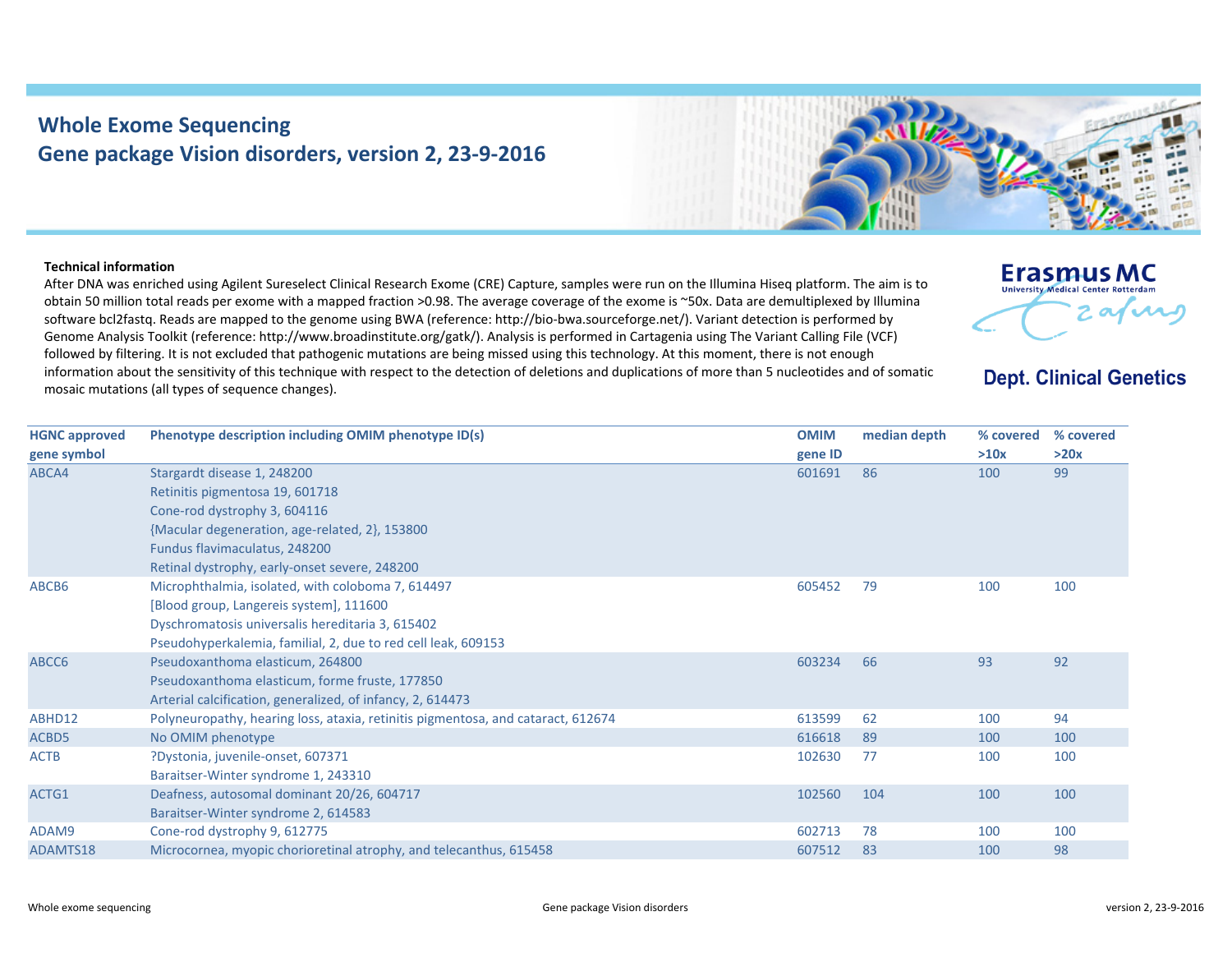| <b>HGNC approved</b> | Phenotype description including OMIM phenotype ID(s)                        | <b>OMIM</b> | median depth | % covered | % covered |
|----------------------|-----------------------------------------------------------------------------|-------------|--------------|-----------|-----------|
| gene symbol          |                                                                             | gene ID     |              | >10x      | >20x      |
| <b>ADIPOR1</b>       | No OMIM phenotype                                                           | 607945      | 41           | 88        | 73        |
| AGBL1                | Corneal dystrophy, Fuchs endothelial, 8, 615523                             | 615496      | 79           | 100       | 99        |
| <b>AGK</b>           | Sengers syndrome, 212350                                                    | 610345      | 66           | 99        | 95        |
|                      | Cataract 38, autosomal recessive, 614691                                    |             |              |           |           |
| AHI1                 | Joubert syndrome-3, 608629                                                  | 608894      | 43           | 99        | 91        |
| AIPL1                | Leber congenital amaurosis 4, 604393                                        | 604392      | 84           | 97        | 90        |
|                      | Retinitis pigmentosa, juvenile, 604393                                      |             |              |           |           |
|                      | Cone-rod dystrophy, 604393                                                  |             |              |           |           |
| ALDH1A3              | Microphthalmia, isolated 8, 615113                                          | 600463      | 77           | 100       | 98        |
| ALMS1                | Alstrom syndrome, 203800                                                    | 606844      | 87           | 100       | 100       |
| ALX3                 | Frontonasal dysplasia 1, 136760                                             | 606014      | 45           | 98        | 86        |
| AP3B1                | Hermansky-Pudlak syndrome 2, 608233                                         | 603401      | 105          | 100       | 100       |
| ARL13B               | Joubert syndrome 8, 612291                                                  | 608922      | 65           | 87        | 80        |
| ARL2BP               | Retinitis pigmentosa with or without situs inversus, 615434                 | 615407      | 73           | 100       | 95        |
| ARL6                 | Bardet-Biedl syndrome 3, 600151                                             | 608845      | 61           | 100       | 100       |
|                      | {Bardet-Biedl syndrome 1, modifier of}, 209900                              |             |              |           |           |
|                      | ?Retinitis pigmentosa 55, 613575                                            |             |              |           |           |
| <b>ASPH</b>          | Traboulsi syndrome, 601552                                                  | 600582      | 28           | 80        | 63        |
| ATF <sub>6</sub>     | Achromatopsia 7, 616517                                                     | 605537      | 48           | 95        | 81        |
| ATOH7                | Persistent hyperplastic primary vitreous, autosomal recessive, 221900       | 609875      | 39           | 93        | 70        |
| BBIP1                | ?Bardet-Biedl syndrome 18, 615995                                           | 613605      | 77           | 100       | 99        |
| BBS1                 | Bardet-Biedl syndrome 1, 209900                                             | 209901      | 67           | 100       | 92        |
| <b>BBS10</b>         | Bardet-Biedl syndrome 10, 615987                                            | 610148      | 53           | 100       | 89        |
| <b>BBS12</b>         | Bardet-Biedl syndrome 12, 615989                                            | 610683      | 92           | 100       | 100       |
| BBS2                 | Bardet-Biedl syndrome 2, 615981                                             | 606151      | 76           | 100       | 100       |
|                      | Retinitis pigmentosa 74, 616562                                             |             |              |           |           |
| BBS4                 | Bardet-Biedl syndrome 4, 615982                                             | 600374      | 98           | 100       | 100       |
| BBS5                 | Bardet-Biedl syndrome 5, 615983                                             | 603650      | 76           | 100       | 98        |
| BBS7                 | Bardet-Biedl syndrome 7, 615984                                             | 607590      | 80           | 100       | 99        |
| BBS9                 | Bardet-Biedl syndrome 9, 615986                                             | 607968      | 59           | 99        | 92        |
| <b>BCOR</b>          | Microphthalmia, syndromic 2, 300166                                         | 300485      | 68           | 100       | 98        |
| BEST1                | Macular dystrophy, vitelliform, 2, 153700                                   | 607854      | 76           | 98        | 93        |
|                      | Bestrophinopathy, autosomal recessive, 611809                               |             |              |           |           |
|                      | Vitreoretinochoroidopathy, 193220                                           |             |              |           |           |
|                      | Microcornea, rod-cone dystrophy, cataract, and posterior staphyloma, 193220 |             |              |           |           |
|                      | Retinitis pigmentosa-50, 613194                                             |             |              |           |           |
|                      | Retinitis pigmentosa, concentric, 613194                                    |             |              |           |           |
| BFSP1                | Cataract 33, 611391                                                         | 603307      | 52           | 99        | 94        |
| BFSP2                | Cataract 12, multiple types, 611597                                         | 603212      | 81           | 100       | 98        |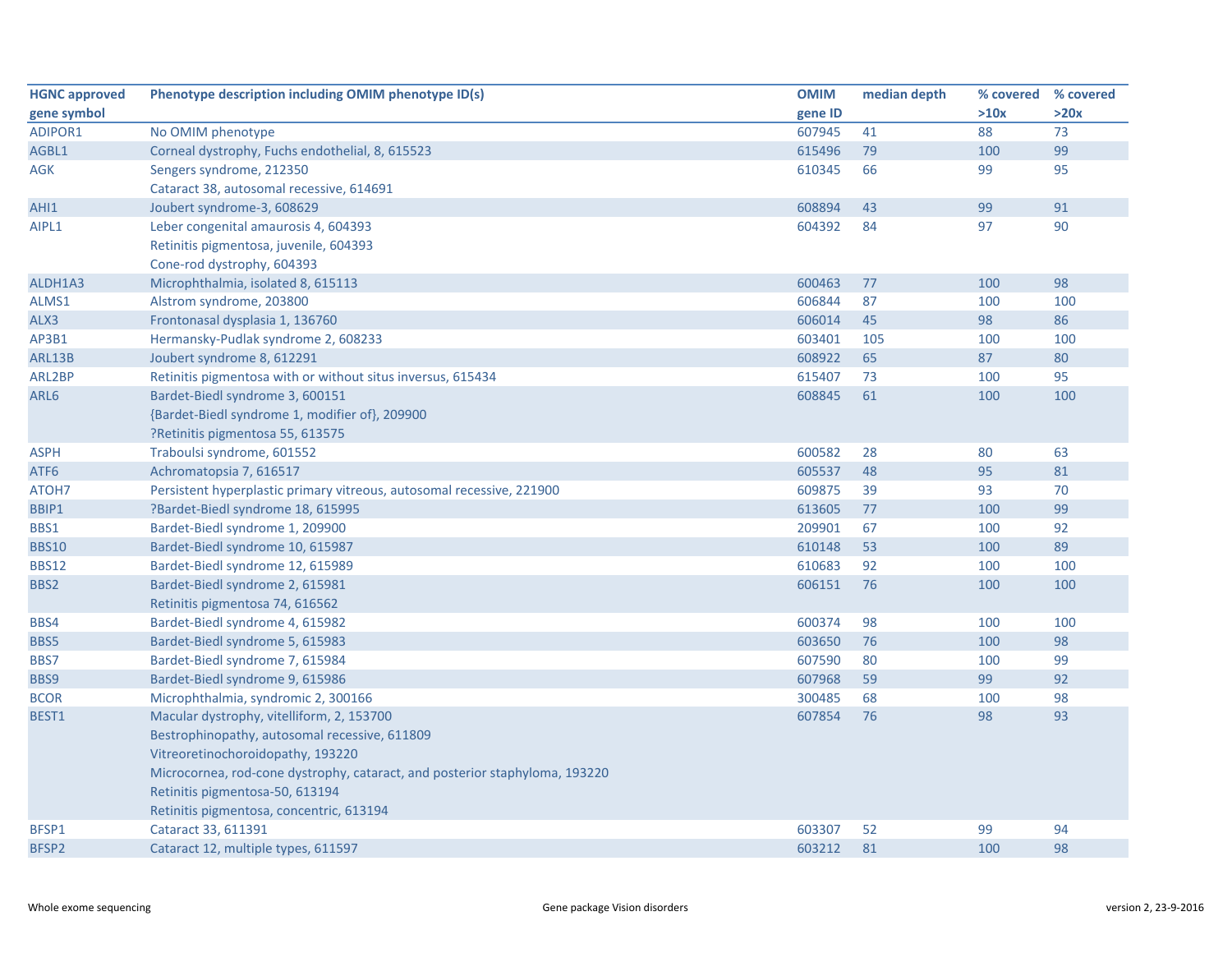| <b>HGNC approved</b>             | Phenotype description including OMIM phenotype ID(s)                      | <b>OMIM</b> | median depth | % covered | % covered |
|----------------------------------|---------------------------------------------------------------------------|-------------|--------------|-----------|-----------|
| gene symbol                      |                                                                           | gene ID     |              | >10x      | >20x      |
| BLOC1S3                          | Hermansky-Pudlak syndrome 8, 614077                                       | 609762      | 69           | 100       | 98        |
| BLOC1S6                          | Hermansky-pudlak syndrome 9, 614171                                       | 604310      | 72           | 100       | 100       |
| BMP4                             | Microphthalmia, syndromic 6, 607932                                       | 112262      | 48           | 100       | 100       |
|                                  | Orofacial cleft 11, 600625                                                |             |              |           |           |
| BMP7                             | No OMIM phenotype                                                         | 112267      | 67           | 100       | 100       |
| C10orf11                         | Albinism, oculocutaneous, type VII, 615179                                | 614537      | 77           | 100       | 100       |
| C12orf57                         | Temtamy syndrome, 218340                                                  | 615140      | 76           | 100       | 100       |
| C19ORF12                         | Neurodegeneration with brain iron accumulation 4, 614298                  | 614297      | 95           | 100       | 95        |
|                                  | ?Spastic paraplegia 43, autosomal recessive, 615043                       |             |              |           |           |
| C1QTNF5                          | Retinal degeneration, late-onset, autosomal dominant, 605670              | 608752      | 85           | 100       | 100       |
| C <sub>21</sub> orf <sub>2</sub> | No OMIM phenotype                                                         | 603191      | 71           | 100       | 100       |
| <b>C2ORF71</b>                   | Retinitis pigmentosa 54, 613428                                           | 613425      | 68           | 100       | 96        |
| <b>C5ORF42</b>                   | Joubert syndrome 17, 614615                                               | 614571      | 52           | 98        | 92        |
|                                  | Orofaciodigital syndrome VI, 277170                                       |             |              |           |           |
| <b>C8ORF37</b>                   | Retinitis pigmentosa 64, 614500                                           | 614477      | 67           | 100       | 99        |
|                                  | Cone-rod dystrophy 16, 614500                                             |             |              |           |           |
| CA4                              | Retinitis pigmentosa 17, 600852                                           | 114760      | 78           | 100       | 96        |
| CABP4                            | Cone-rod synaptic disorder, congenital nonprogressive, 610427             | 608965      | 73           | 100       | 98        |
| CACNA1F                          | Night blindness, congenital stationary (incomplete), 2A, X-linked, 300071 | 300110      | 76           | 100       | 100       |
|                                  | Cone-rod dystrophy, X-linked, 3, 300476                                   |             |              |           |           |
|                                  | Aland Island eye disease, 300600                                          |             |              |           |           |
| CACNA2D4                         | Retinal cone dystrophy 4, 610478                                          | 608171      | 73           | 100       | 99        |
| CAPN5                            | Vitreoretinopathy, neovascular inflammatory, 193235                       | 602537      | 41           | 99        | 90        |
| CC2D2A                           | Joubert syndrome 9, 612285                                                | 612013      | 81           | 100       | 98        |
|                                  | Meckel syndrome 6, 612284                                                 |             |              |           |           |
|                                  | COACH syndrome, 216360                                                    |             |              |           |           |
| CDH <sub>23</sub>                | Usher syndrome, type 1D, 601067                                           | 605516      | 64           | 100       | 92        |
|                                  | Deafness, autosomal recessive 12, 601386                                  |             |              |           |           |
|                                  | Usher syndrome, type 1D/F digenic, 601067                                 |             |              |           |           |
| CDH <sub>3</sub>                 | Hypotrichosis, congenital, with juvenile macular dystrophy, 601553        | 114021      | 82           | 100       | 99        |
|                                  | Ectodermal dysplasia, ectrodactyly, and macular dystrophy, 225280         |             |              |           |           |
| CDHR1                            | Cone-rod dystrophy 15, 613660                                             | 609502      | 119          | 100       | 100       |
|                                  | Retinitis pigmentosa 65, 613660                                           |             |              |           |           |
| <b>CEP164</b>                    | Nephronophthisis 15, 614845                                               | 614848      | 94           | 100       | 100       |
| <b>CEP250</b>                    | No OMIM phenotype                                                         | 609689      | 103          | 98        | 98        |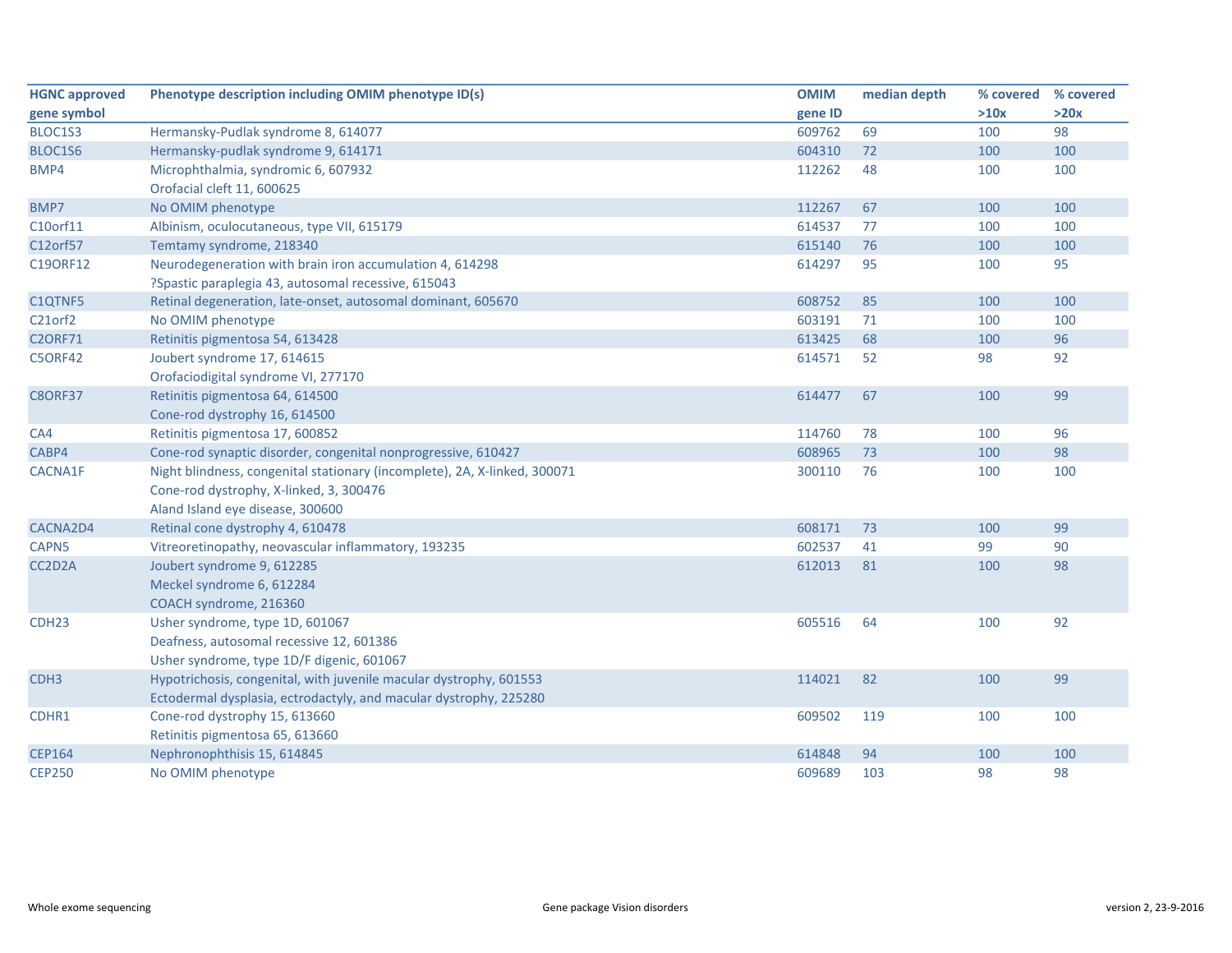| <b>HGNC approved</b> | Phenotype description including OMIM phenotype ID(s)                | <b>OMIM</b> | median depth | % covered | % covered |
|----------------------|---------------------------------------------------------------------|-------------|--------------|-----------|-----------|
| gene symbol          |                                                                     | gene ID     |              | >10x      | >20x      |
| <b>CEP290</b>        | Joubert syndrome 5, 610188                                          | 610142      | 68           | 100       | 98        |
|                      | Senior-Loken syndrome 6, 610189                                     |             |              |           |           |
|                      | Leber congenital amaurosis 10, 611755                               |             |              |           |           |
|                      | Meckel syndrome 4, 611134                                           |             |              |           |           |
|                      | ?Bardet-Biedl syndrome 14, 615991                                   |             |              |           |           |
| <b>CERKL</b>         | Retinitis pigmentosa 26, 608380                                     | 608381      | 39           | 96        | 80        |
| <b>CFH</b>           | {Hemolytic uremic syndrome, atypical, susceptibility to, 1}, 235400 | 134370      | 55           | 98        | 92        |
|                      | Complement factor H deficiency, 609814                              |             |              |           |           |
|                      | {Macular degeneration, age-related, 4}, 610698                      |             |              |           |           |
|                      | Basal laminar drusen, 126700                                        |             |              |           |           |
| CHD7                 | CHARGE syndrome, 214800                                             | 608892      | 73           | 100       | 97        |
|                      | Hypogonadotropic hypogonadism 5 with or without anosmia, 612370     |             |              |           |           |
| <b>CHM</b>           | Choroideremia, 303100                                               | 300390      | 80           | 99        | 96        |
| CHMP4B               | Cataract 31, multiple types, 605387                                 | 610897      | 80           | 100       | 98        |
| CHST <sub>6</sub>    | Macular corneal dystrophy, 217800                                   | 605294      | 48           | 100       | 94        |
| CIB <sub>2</sub>     | Deafness, autosomal recessive 48, 609439                            | 605564      | 65           | 99        | 91        |
|                      | Usher syndrome, type IJ, 614869                                     |             |              |           |           |
| CLDN19               | Hypomagnesemia 5, renal, with ocular involvement, 248190            | 610036      | 141          | 100       | 100       |
| CLN <sub>3</sub>     | Ceroid lipofuscinosis, neuronal, 3, 204200                          | 607042      | 109          | 100       | 100       |
| CLN <sub>5</sub>     | Ceroid lipofuscinosis, neuronal, 5, 256731                          | 608102      | 79           | 100       | 97        |
| CLN <sub>6</sub>     | Ceroid lipofuscinosis, neuronal, 6, 601780                          | 606725      | 68           | 100       | 100       |
|                      | Ceroid lipofuscinosis, neuronal, Kufs type, adult onset, 204300     |             |              |           |           |
| CLRN1                | Usher syndrome, type 3A, 276902                                     | 606397      | 73           | 100       | 94        |
|                      | Retinitis pigmentosa 61, 614180                                     |             |              |           |           |
| CNGA1                | Retinitis pigmentosa 49, 613756                                     | 123825      | 72           | 100       | 91        |
| CNGA3                | Achromatopsia-2, 216900                                             | 600053      | 105          | 100       | 100       |
| CNGB1                | Retinitis pigmentosa 45, 613767                                     | 600724      | 62           | 91        | 91        |
| CNGB3                | Achromatopsia-3, 262300                                             | 605080      | 98           | 100       | 100       |
|                      | Macular degeneration, juvenile, 248200                              |             |              |           |           |
| CNNM4                | Jalili syndrome, 217080                                             | 607805      | 81           | 100       | 98        |
| <b>COL11A1</b>       | Stickler syndrome, type II, 604841                                  | 120280      | 80           | 100       | 96        |
|                      | Marshall syndrome, 154780                                           |             |              |           |           |
|                      | {Lumbar disc herniation, susceptibility to}, 603932                 |             |              |           |           |
|                      | Fibrochondrogenesis 1, 228520                                       |             |              |           |           |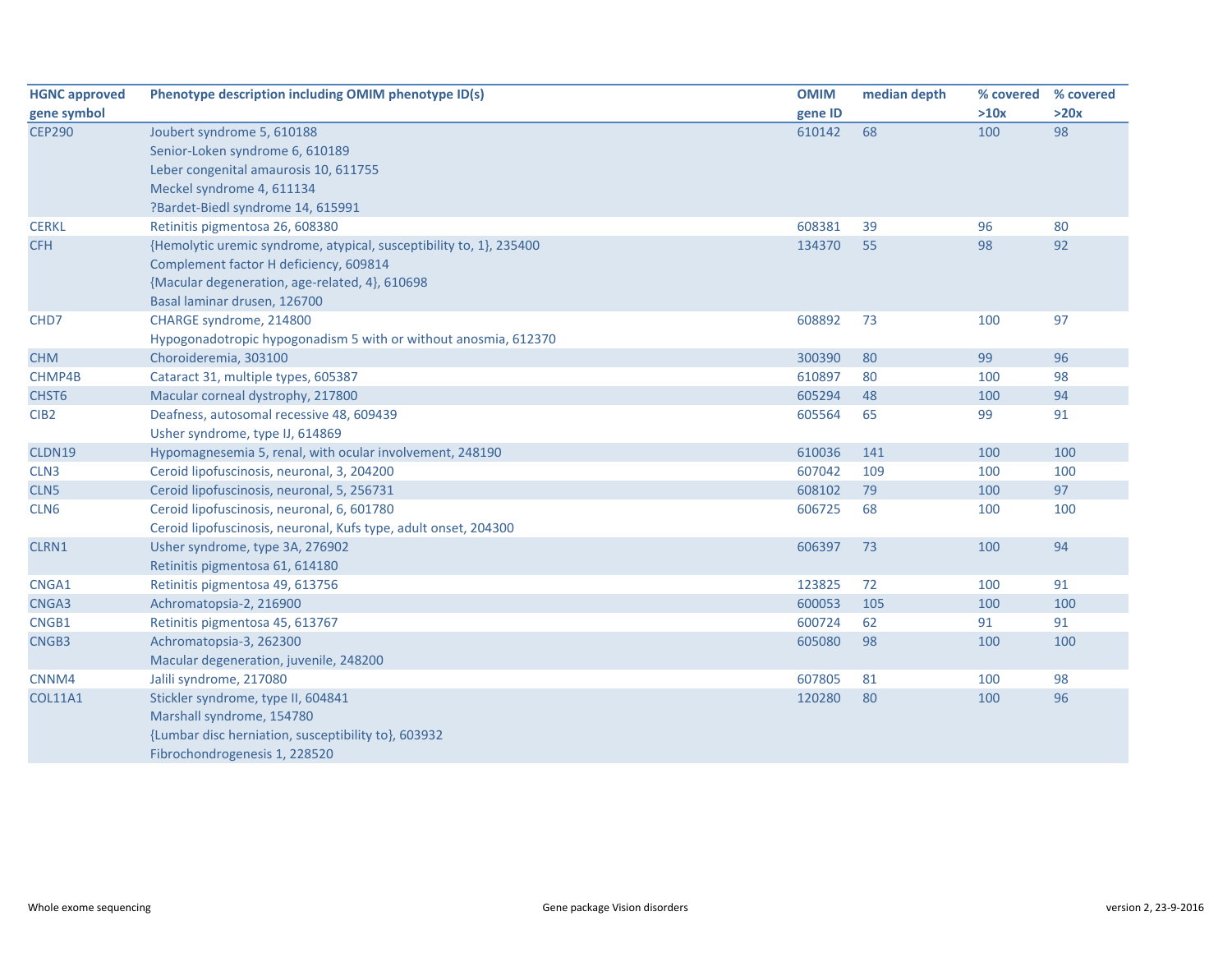| <b>HGNC approved</b> | Phenotype description including OMIM phenotype ID(s)                                    | <b>OMIM</b> | median depth |      | % covered % covered |
|----------------------|-----------------------------------------------------------------------------------------|-------------|--------------|------|---------------------|
| gene symbol          |                                                                                         | gene ID     |              | >10x | >20x                |
| <b>COL11A2</b>       | Stickler syndrome, type III, 184840                                                     | 120290      | 129          | 99   | 98                  |
|                      | Otospondylomegaepiphyseal dysplasia, 215150                                             |             |              |      |                     |
|                      | Weissenbacher-Zweymuller syndrome, 277610                                               |             |              |      |                     |
|                      | Deafness, autosomal dominant 13, 601868                                                 |             |              |      |                     |
|                      | Deafness, autosomal recessive 53, 609706                                                |             |              |      |                     |
|                      | Fibrochondrogenesis 2, 614524                                                           |             |              |      |                     |
| <b>COL18A1</b>       | Knobloch syndrome, type 1, 267750                                                       | 120328      | 56           | 98   | 88                  |
| COL2A1               | Stickler syndrome, type I, 108300                                                       | 120140      | 64           | 100  | 97                  |
|                      | Kniest dysplasia, 156550                                                                |             |              |      |                     |
|                      | Achondrogenesis, type II or hypochondrogenesis, 200610                                  |             |              |      |                     |
|                      | SED congenita, 183900                                                                   |             |              |      |                     |
|                      | SMED Strudwick type, 184250                                                             |             |              |      |                     |
|                      | Epiphyseal dysplasia, multiple, with myopia and deafness, 132450                        |             |              |      |                     |
|                      | Spondyloperipheral dysplasia, 271700                                                    |             |              |      |                     |
|                      | Osteoarthritis with mild chondrodysplasia, 604864                                       |             |              |      |                     |
|                      | Vitreoretinopathy with phalangeal epiphyseal dysplasia                                  |             |              |      |                     |
|                      | Platyspondylic skeletal dysplasia, Torrance type, 151210                                |             |              |      |                     |
|                      | Otospondylomegaepiphyseal dysplasia, 215150                                             |             |              |      |                     |
|                      | Avascular necrosis of the femoral head, 608805                                          |             |              |      |                     |
|                      | Legg-Calve-Perthes disease, 150600                                                      |             |              |      |                     |
|                      | Stickler sydrome, type I, nonsyndromic ocular, 609508                                   |             |              |      |                     |
|                      | Czech dysplasia, 609162                                                                 |             |              |      |                     |
|                      | Spondyloepiphyseal dysplasia, Stanescu type, 616583                                     |             |              |      |                     |
| COL8A2               | Corneal dystrophy, Fuchs endothelial, 1, 136800                                         | 120252      | 71           | 100  | 95                  |
|                      | Corneal dystrophy, posterior polymorphous 2, 609140                                     |             |              |      |                     |
| COL9A1               | ?Epiphyseal dysplasia, multiple, 6, 614135                                              | 120210      | 74           | 100  | 99                  |
|                      | Stickler syndrome, type IV, 614134                                                      |             |              |      |                     |
| CRB1                 | Retinitis pigmentosa-12, autosomal recessive, 600105                                    | 604210      | 43           | 95   | 82                  |
|                      | Leber congenital amaurosis 8, 613835                                                    |             |              |      |                     |
|                      | Pigmented paravenous chorioretinal atrophy, 172870                                      |             |              |      |                     |
| <b>CRX</b>           | Cone-rod retinal dystrophy-2, 120970                                                    | 602225      | 71           | 99   | 95                  |
|                      | Leber congenital amaurosis 7, 613829                                                    |             |              |      |                     |
| <b>CRYAA</b>         | Cataract 9, multiple types, 604219                                                      | 123580      | 84           | 100  | 100                 |
| <b>CRYAB</b>         | Myopathy, myofibrillar, 2, 608810                                                       | 123590      | 104          | 100  | 100                 |
|                      | Cataract 16, multiple types, 613763                                                     |             |              |      |                     |
|                      | Myopathy, myofibrillar, fatal infantile hypertrophy, alpha-B crystallin-related, 613869 |             |              |      |                     |
|                      | Cardiomyopathy, dilated, 1ll, 615184                                                    |             |              |      |                     |
| CRYBA1               | Cataract 10, multiple types, 600881                                                     | 123610      | 126          | 100  | 100                 |
| CRYBA4               | Cataract 23, 610425                                                                     | 123631      | 77           | 100  | 100                 |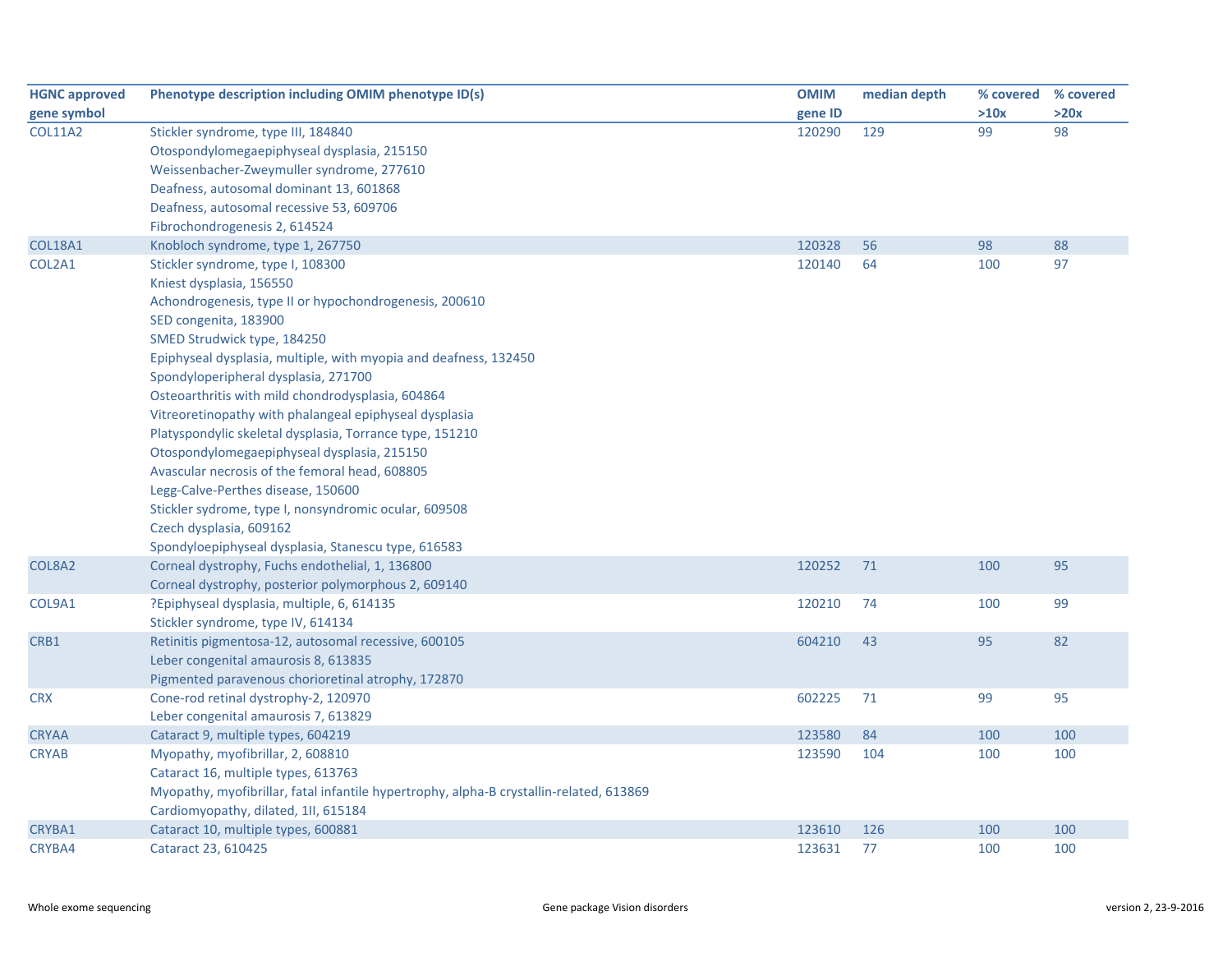| <b>HGNC approved</b> | Phenotype description including OMIM phenotype ID(s)                                                      | <b>OMIM</b> | median depth | % covered % covered |      |
|----------------------|-----------------------------------------------------------------------------------------------------------|-------------|--------------|---------------------|------|
| gene symbol          |                                                                                                           | gene ID     |              | >10x                | >20x |
| CRYBB1               | Cataract 17, multiple types, 611544                                                                       | 600929      | 93           | 100                 | 98   |
| <b>CRYBB2</b>        | Cataract 3, multiple types, 601547                                                                        | 123620      | 67           | 100                 | 93   |
| CRYBB3               | Cataract 22, autosomal recessive, 609741                                                                  | 123630      | 87           | 100                 | 100  |
| <b>CRYGB</b>         | Cataract 39, multiple types, autosomal dominant, 615188                                                   | 123670      | 92           | 100                 | 100  |
| <b>CRYGC</b>         | Cataract 2, multiple types, 604307                                                                        | 123680      | 92           | 100                 | 100  |
| <b>CRYGD</b>         | Cataract 4, multiple types, 115700                                                                        | 123690      | 82           | 100                 | 100  |
| <b>CRYGS</b>         | Cataract 20, multiple types, 116100                                                                       | 123730      | 85           | 100                 | 100  |
| <b>CSPP</b>          | Joubert syndrome 21, 615636                                                                               | 611654      | 63           | 100                 | 100  |
| CTDP1                | Congenital cataracts, facial dysmorphism, and neuropathy, 604168                                          | 604927      | 74           | 100                 | 93   |
| CTNNA1               | No OMIM phenotype                                                                                         | 116805      | 38           | 96                  | 81   |
| CYP1B1               | Glaucoma 3A, primary open angle, congenital, juvenile, or adult onset, 231300                             | 601771      | 74           | 95                  | 88   |
|                      | Peters anomaly, 604229                                                                                    |             |              |                     |      |
| CYP4V2               | Bietti crystalline corneoretinal dystrophy, 210370                                                        | 608614      | 46           | 97                  | 87   |
| <b>DHDDS</b>         | Retinitis pigmentosa 59, 613861                                                                           | 608172      | 73           | 100                 | 100  |
| DHX38                | No OMIM phenotype                                                                                         | 605584      | 89           | 100                 | 100  |
| <b>DPYD</b>          | Dihydropyrimidine dehydrogenase deficiency, 274270                                                        | 612779      | 68           | 100                 | 98   |
|                      | 5-fluorouracil toxicity, 274270                                                                           |             |              |                     |      |
| DRAM2                | Cone-rod dystrophy 21, 616502                                                                             | 613360      | 73           | 100                 | 100  |
| DTHD1                | No OMIM phenotype                                                                                         | 616979      | 43           | 96                  | 86   |
| DTNBP1               | {Schizophrenia}, 181500                                                                                   | 607145      | 79           | 98                  | 95   |
|                      | Hermansky-Pudlak syndrome 7, 614076                                                                       |             |              |                     |      |
| EFEMP1               | Doyne honeycomb degeneration of retina, 126600                                                            | 601548      | 45           | 100                 | 93   |
| ELOVL4               | Stargardt disease 3, 600110                                                                               | 605512      | 45           | 98                  | 90   |
|                      | Ichthyosis, spastic quadriplegia, and mental retardation, 614457                                          |             |              |                     |      |
|                      | ?Spinocerebellar ataxia 34, 133190                                                                        |             |              |                     |      |
| ELP4                 | ?Aniridia, 106210                                                                                         | 606985      | 73           | 100                 | 97   |
| EMC1                 | No OMIM phenotype                                                                                         | 616846      | 108          | 100                 | 100  |
| EPG5                 | Vici syndrome, 242840                                                                                     | 615068      | 57           | 100                 | 98   |
| EPHA2                | Cataract 6, multiple types, 116600                                                                        | 176946      | 48           | 89                  | 78   |
| EYA1                 | Branchiootorenal syndrome 1, with or without cataracts, 113650                                            | 601653      | 45           | 99                  | 88   |
|                      | Anterior segment anomalies with or without cataract, 113650                                               |             |              |                     |      |
|                      | Branchiootic syndrome 1, 602588                                                                           |             |              |                     |      |
|                      | ?Otofaciocervical syndrome, 166780                                                                        |             |              |                     |      |
| <b>EYS</b>           | Retinitis pigmentosa 25, 602772                                                                           | 612424      | 42           | 96                  | 83   |
| FA2H                 | Spastic paraplegia 35, autosomal recessive, 612319                                                        | 611026      | 83           | 100                 | 99   |
| <b>FADD</b>          | Infections, recurrent, with encephalopathy, hepatic dysfunction, and cardiovasuclar malformations, 613759 | 602457      | 78           | 100                 | 96   |
| <b>FAM161A</b>       | Retinitis pigmentosa 28, 606068                                                                           | 613596      | 76           | 100                 | 98   |
| FLVCR1               | Ataxia, posterior column, with retinitis pigmentosa, 609033                                               | 609144      | 55           | 98                  | 87   |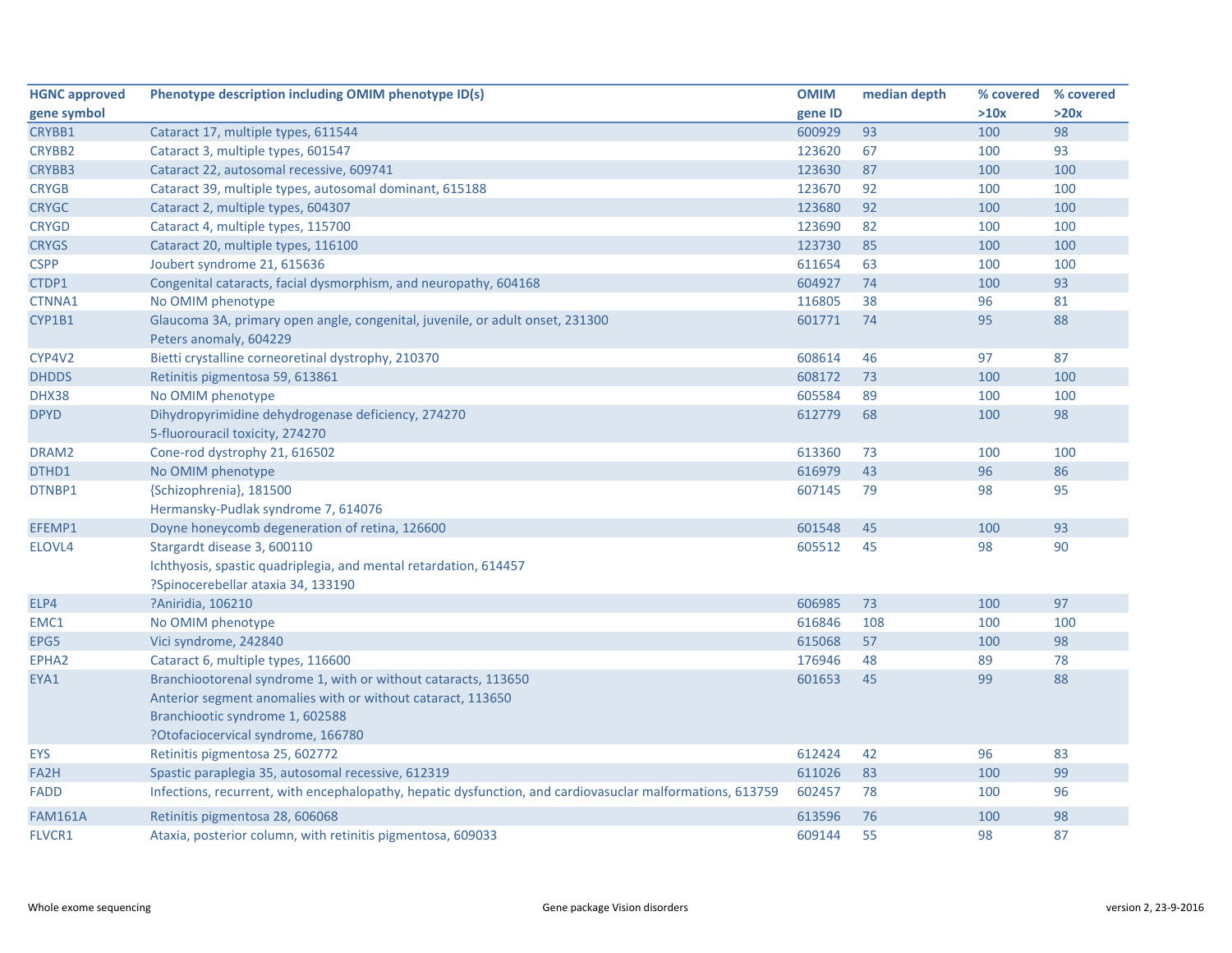| <b>HGNC approved</b> | Phenotype description including OMIM phenotype ID(s)                                                  | <b>OMIM</b> | median depth | % covered | % covered |
|----------------------|-------------------------------------------------------------------------------------------------------|-------------|--------------|-----------|-----------|
| gene symbol          |                                                                                                       | gene ID     |              | >10x      | >20x      |
| FOXE3                | Anterior segment mesenchymal dysgenesis, 107250                                                       | 601094      | 99           | 100       | 100       |
|                      | Aphakia, congenital primary, 610256                                                                   |             |              |           |           |
| FREM1                | Bifid nose with or without anorectal and renal anomalies, 608980                                      | 608944      | 70           | 100       | 100       |
|                      | Manitoba oculotrichoanal syndrome, 248450                                                             |             |              |           |           |
|                      | Trigonocephaly 2, 614485                                                                              |             |              |           |           |
| FRMD7                | Nystagmus 1, congenital, X-linked, 310700                                                             | 300628      | 82           | 100       | 97        |
|                      | Nystagmus, infantile periodic alternating, X-linked, 310700                                           |             |              |           |           |
| FSCN <sub>2</sub>    | Retinitis pigmentosa 30, 607921                                                                       | 607643      | 40           | 73        | 58        |
| FTL                  | Hyperferritinemia-cataract syndrome, 600886                                                           | 134790      | 88           | 100       | 99        |
|                      | Neurodegeneration with brain iron accumulation 3, 606159                                              |             |              |           |           |
|                      | L-ferritin deficiency, dominant and recessive, 615604                                                 |             |              |           |           |
| FYCO1                | Cataract 18, autosomal recessive, 610019                                                              | 607182      | 42           | 100       | 96        |
| FZD4                 | Exudative vitreoretinopathy 1, 133780                                                                 | 604579      | 82           | 100       | 100       |
|                      | Retinopathy of prematurity, 133780                                                                    |             |              |           |           |
| GALK1                | Galactokinase deficiency with cataracts, 230200                                                       | 604313      | 62           | 94        | 76        |
| <b>GALT</b>          | Galactosemia, 230400                                                                                  | 606999      | 85           | 100       | 100       |
| GCNT <sub>2</sub>    | [Blood group, li], 110800                                                                             | 600429      | 93           | 100       | 100       |
|                      | Cataract 13 with adult i phenotype, 116700                                                            |             |              |           |           |
|                      | Adult i phenotype without cataract, 110800                                                            |             |              |           |           |
| GDF3                 | Klippel-Feil syndrome 3, autosomal dominant, 613702                                                   | 606522      | 76           | 100       | 100       |
|                      | Microphthalmia with coloboma 6, 613703                                                                |             |              |           |           |
|                      | Microphthalmia, isolated 7, 613704                                                                    |             |              |           |           |
| GDF <sub>6</sub>     | Klippel-Feil syndrome 1, autosomal dominant, 118100                                                   | 601147      | 120          | 100       | 100       |
|                      | Microphthalmia, isolated 4, 613094                                                                    |             |              |           |           |
|                      | Microphthalmia with coloboma 6, digenic, 613703                                                       |             |              |           |           |
|                      | Leber congenital amaurosis 17, 615360                                                                 |             |              |           |           |
| <b>GFER</b>          | Myopathy, mitochondrial progressive, with congenital cataract, hearing loss, and developmental delay, | 600924      | 105          | 100       | 100       |
|                      | 613076                                                                                                |             |              |           |           |
| GJA1                 | Oculodentodigital dysplasia, 164200                                                                   | 121014      | 101          | 100       | 100       |
|                      | Syndactyly, type III, 186100                                                                          |             |              |           |           |
|                      | Hypoplastic left heart syndrome 1, 241550                                                             |             |              |           |           |
|                      | Atrioventricular septal defect 3, 600309                                                              |             |              |           |           |
|                      | Oculodentodigital dysplasia, autosomal recessive, 257850                                              |             |              |           |           |
|                      | Craniometaphyseal dysplasia, autosomal recessive, 218400                                              |             |              |           |           |
|                      | Erythrokeratodermia variabilis et progressiva, 133200                                                 |             |              |           |           |
|                      | Palmoplantar keratoderma with congenital alopecia, 104100                                             |             |              |           |           |
| GJA3                 | Cataract 14, multiple types, 601885                                                                   | 121015      | 86           | 100       | 100       |
| GJA8                 | Cataract 1, multiple types, 116200                                                                    | 600897      | 58           | 100       | 86        |
| GLIS2                | Nephronophthisis 7, 611498                                                                            | 608539      | 66           | 100       | 100       |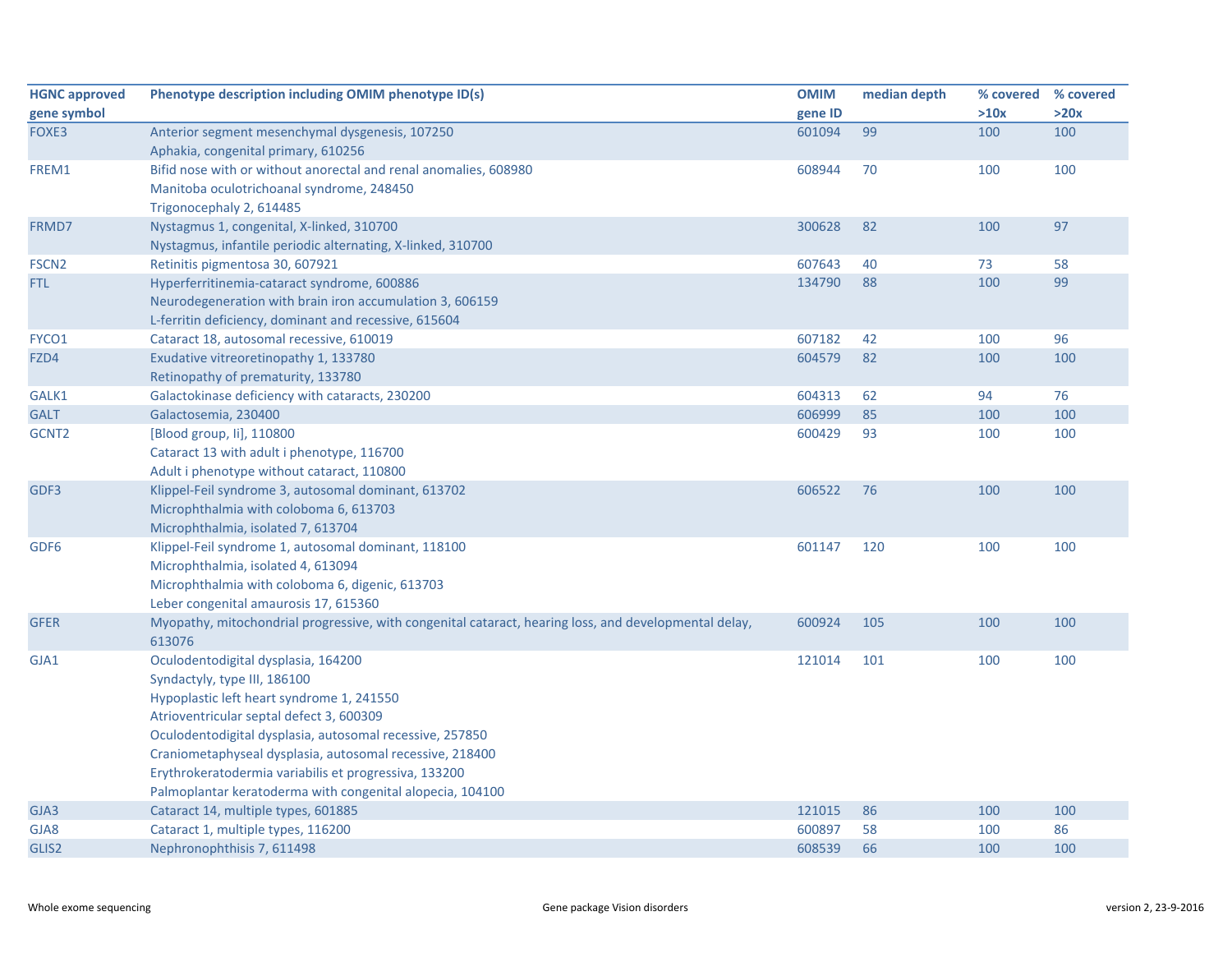| <b>HGNC approved</b> | Phenotype description including OMIM phenotype ID(s)                                            | <b>OMIM</b>    | median depth |      | % covered % covered |
|----------------------|-------------------------------------------------------------------------------------------------|----------------|--------------|------|---------------------|
| gene symbol          |                                                                                                 | gene ID        |              | >10x | >20x                |
| GNAT1                | Night blindness, congenital stationary, autosomal dominant 3, 610444                            | 139330         | 95           | 100  | 97                  |
|                      | ?Night blindness, congenital stationary, type 1G, 616389                                        |                |              |      |                     |
| GNAT2                | Achromatopsia-4, 613856                                                                         | 139340         | 97           | 100  | 100                 |
| <b>GNPTG</b>         | Mucolipidosis III gamma, 252605                                                                 | 607838         | 74           | 100  | 96                  |
| <b>GPR125</b>        | No OMIM phenotype                                                                               | 612303         | 96           | 100  | 100                 |
| <b>GPR143</b>        | Ocular albinism, type I, Nettleship-Falls type, 300500                                          | 300808         | 100          | 100  | 98                  |
|                      | Nystagmus 6, congenital, X-linked, 300814                                                       |                |              |      |                     |
| <b>GPR179</b>        | Night blindness, congenital stationary (complete), 1E, autosomal recessive, 614565              | 614515         | 87           | 95   | 88                  |
| GPR98                | Febrile seizures, familial, 4, 604352                                                           | 602851         | 36           | 99   | 75                  |
|                      | Usher syndrome, type 2C, 605472                                                                 |                |              |      |                     |
|                      | Usher syndrome, type 2C, GPR98/PDZD7 digenic, 605472                                            |                |              |      |                     |
| GRCC10               | No OMIM phenotype                                                                               | $\overline{0}$ | 78           | 100  | 100                 |
| GRK1                 | Oguchi disease-2, 613411                                                                        | 180381         | 95           | 100  | 100                 |
| GRM6                 | Night blindness, congenital stationary (complete), 1B, autosomal recessive, 257270              | 604096         | 73           | 92   | 81                  |
| <b>GSN</b>           | Amyloidosis, Finnish type, 105120                                                               | 137350         | 82           | 99   | 94                  |
| GUCA1A               | Cone dystrophy-3, 602093                                                                        | 600364         | 135          | 100  | 100                 |
|                      | Cone-rod dystrophy 14, 602093                                                                   |                |              |      |                     |
| <b>GUCA1B</b>        | Retinitis pigmentosa 48, 613827                                                                 | 602275         | 89           | 100  | 100                 |
| GUCY2D               | Leber congenital amaurosis 1, 204000                                                            | 600179         | 64           | 100  | 93                  |
|                      | Cone-rod dystrophy 6, 601777                                                                    |                |              |      |                     |
| <b>HARS</b>          | Usher syndrome type 3B, 614504                                                                  | 142810         | 86           | 100  | 99                  |
|                      | Charcot-Marie-Tooth disease, axonal, type 2W, 616625                                            |                |              |      |                     |
| <b>HCCS</b>          | Linear skin defects with multiple congenital anomalies 1, 309801                                | 300056         | 53           | 100  | 99                  |
| <b>HGSNAT</b>        | Mucopolysaccharidosis type IIIC (Sanfilippo C), 252930                                          | 610453         | 69           | 94   | 91                  |
|                      | Retinitis pigmentosa 73, 616544                                                                 |                |              |      |                     |
| HMGB3                | ?Microphthalmia, syndromic 13, 300915                                                           | 300193         | 12           | 49   | 21                  |
| HMX1                 | Oculoauricular syndrome, 612109                                                                 | 142992         | 37           | 77   | 59                  |
| HPS1                 | Hermansky-Pudlak syndrome 1, 203300                                                             | 604982         | 85           | 100  | 100                 |
| HPS4                 | Hermansky-Pudlak syndrome 4, 614073                                                             | 606682         | 82           | 100  | 100                 |
| HPS5                 | Hermansky-Pudlak syndrome 5, 614074                                                             | 607521         | 82           | 100  | 99                  |
| HPS6                 | Hermansky-Pudlak syndrome 6, 614075                                                             | 607522         | 65           | 99   | 89                  |
| HSF4                 | Cataract 5, multiple types, 116800                                                              | 602438         | 66           | 99   | 95                  |
| IDH3B                | Retinitis pigmentosa 46, 612572                                                                 | 604526         | 80           | 100  | 100                 |
| <b>IFT140</b>        | Short-rib thoracic dysplasia 9 with or without polydactyly, 266920                              | 614620         | 82           | 100  | 99                  |
| <b>IFT172</b>        | Short-rib thoracic dysplasia 10 with or without polydactyly, 615630                             | 607386         | 77           | 100  | 99                  |
|                      | Retinitis pigmentosa 71, 616394                                                                 |                |              |      |                     |
| IFT27                | ?Bardet-Biedl syndrome 19, 615996                                                               | 615870         | 45           | 100  | 83                  |
| IGBP1                | Corpus callosum, agenesis of, with mental retardation, ocular coloboma and micrognathia, 300472 | 300139         | 56           | 100  | 100                 |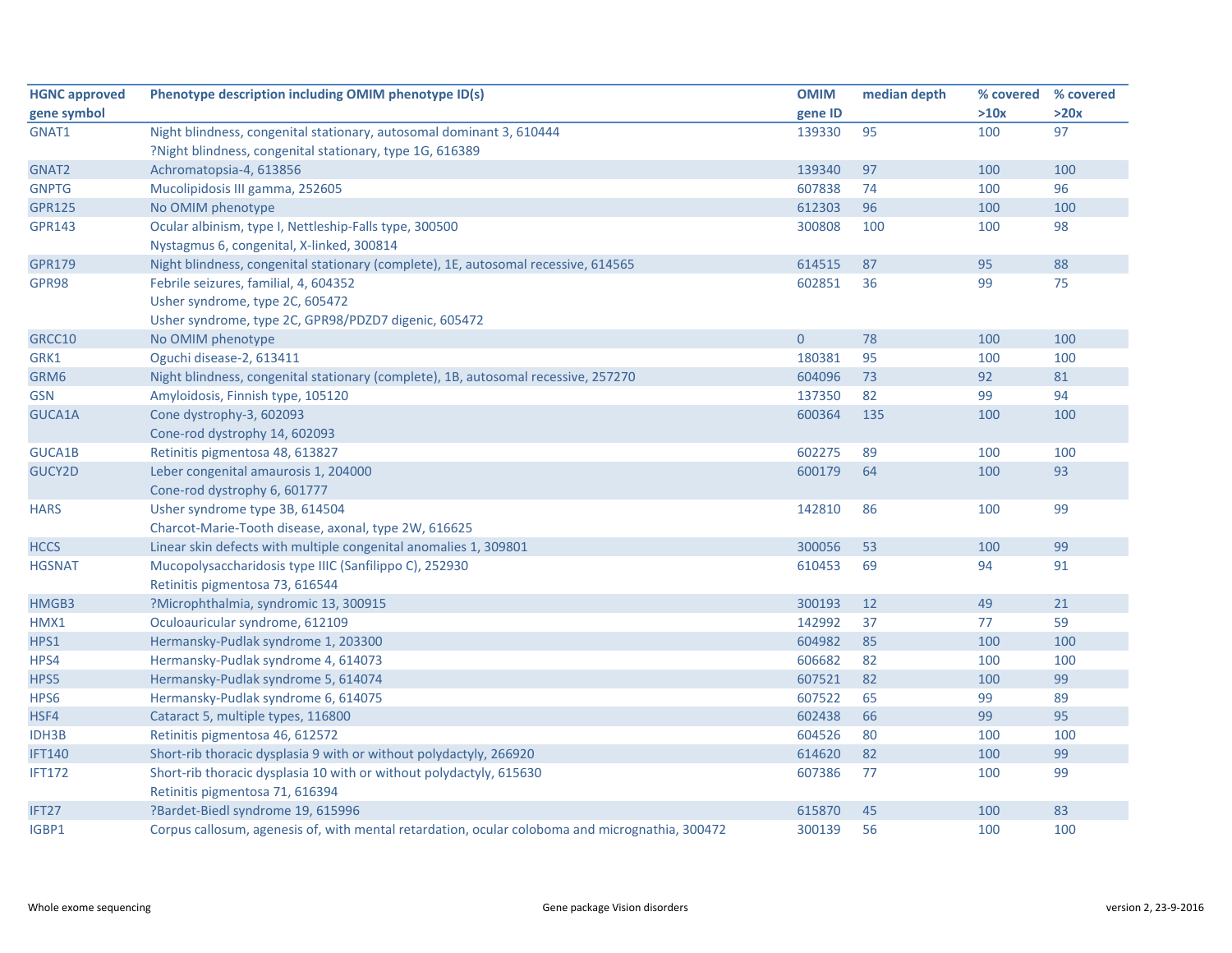| <b>HGNC approved</b> | Phenotype description including OMIM phenotype ID(s)                                      | <b>OMIM</b> | median depth | % covered | % covered |
|----------------------|-------------------------------------------------------------------------------------------|-------------|--------------|-----------|-----------|
| gene symbol          |                                                                                           | gene ID     |              | >10x      | >20x      |
| IMPDH1               | Retinitis pigmentosa 10, 180105                                                           | 146690      | 72           | 97        | 92        |
|                      | Leber congenital amaurosis 11, 613837                                                     |             |              |           |           |
| IMPG1                | Macular dystrophy, vitelliform, 4, 616151                                                 | 602870      | 37           | 96        | 79        |
| IMPG2                | Retinitis pigmentosa 56, 613581                                                           | 607056      | 89           | 100       | 100       |
|                      | Macular dystrophy, vitelliform, 5, 616152                                                 |             |              |           |           |
| <b>INPP5E</b>        | Mental retardation, truncal obesity, retinal dystrophy, and micropenis, 610156            | 613037      | 71           | 98        | 92        |
|                      | Joubert syndrome 1, 213300                                                                |             |              |           |           |
| <b>INVS</b>          | Nephronophthisis 2, infantile, 602088                                                     | 243305      | 82           | 100       | 99        |
| IQCB1                | Senior-Loken syndrome 5, 609254                                                           | 609237      | 65           | 99        | 89        |
| JAM3                 | Hemorrhagic destruction of the brain, subependymal calcification, and cataracts, 613730   | 606871      | 102          | 100       | 100       |
| KCNJ13               | Snowflake vitreoretinal degeneration, 193230                                              | 603208      | 88           | 100       | 100       |
|                      | Leber congenital amaurosis 16, 614186                                                     |             |              |           |           |
| <b>KCNV2</b>         | Retinal cone dystrophy 3B, 610356                                                         | 607604      | 74           | 100       | 100       |
| <b>KERA</b>          | Cornea plana congenita, recessive, 217300                                                 | 603288      | 91           | 100       | 100       |
| <b>KIAA0196</b>      | Spastic paraplegia 8, autosomal dominant, 603563                                          | 610657      | 96           | 100       | 99        |
|                      | Ritscher-Schinzel syndrome 1, 220210                                                      |             |              |           |           |
| <b>KIF11</b>         | Microcephaly with or without chorioretinopathy, lymphedema, or mental retardation, 152950 | 148760      | 53           | 99        | 95        |
| KIF7                 | ?Hydrolethalus syndrome 2, 614120                                                         | 611254      | 64           | 98        | 93        |
|                      | Acrocallosal syndrome, 200990                                                             |             |              |           |           |
|                      | Joubert syndrome 12, 200990                                                               |             |              |           |           |
|                      | ?Al-Gazali-Bakalinova syndrome, 607131                                                    |             |              |           |           |
| KIZ                  | Retinitis pigmentosa 69, 615780                                                           | 615757      | 48           | 96        | 84        |
| KLHL7                | Retinitis pigmentosa 42, 612943                                                           | 611119      | 78           | 100       | 99        |
| <b>KRT12</b>         | Meesmann corneal dystrophy, 122100                                                        | 601687      | 67           | 100       | 97        |
| KRT3                 | Meesmann corneal dystrophy, 122100                                                        | 148043      | 73           | 100       | 100       |
| LAMA1                | Poretti-Boltshauser syndrome, 615960                                                      | 150320      | 88           | 100       | 99        |
| LCA5                 | Leber congenital amaurosis 5, 604537                                                      | 611408      | 70           | 100       | 97        |
| LIM <sub>2</sub>     | Cataract 19, multiple types, 615277                                                       | 154045      | 66           | 100       | 100       |
| <b>LRAT</b>          | Retinal dystrophy, early-onset severe, 613341                                             | 604863      | 137          | 100       | 100       |
|                      | Leber congenital amaurosis 14, 613341                                                     |             |              |           |           |
|                      | Retinitis pigmentosa, juvenile, 613341                                                    |             |              |           |           |
| LRIT <sub>3</sub>    | Night blindness, congenital stationary (complete), 1F, autosomal recessive, 615058        | 615004      | 67           | 100       | 100       |
| LRP2                 | Donnai-Barrow syndrome, 222448                                                            | 600073      | 89           | 100       | 100       |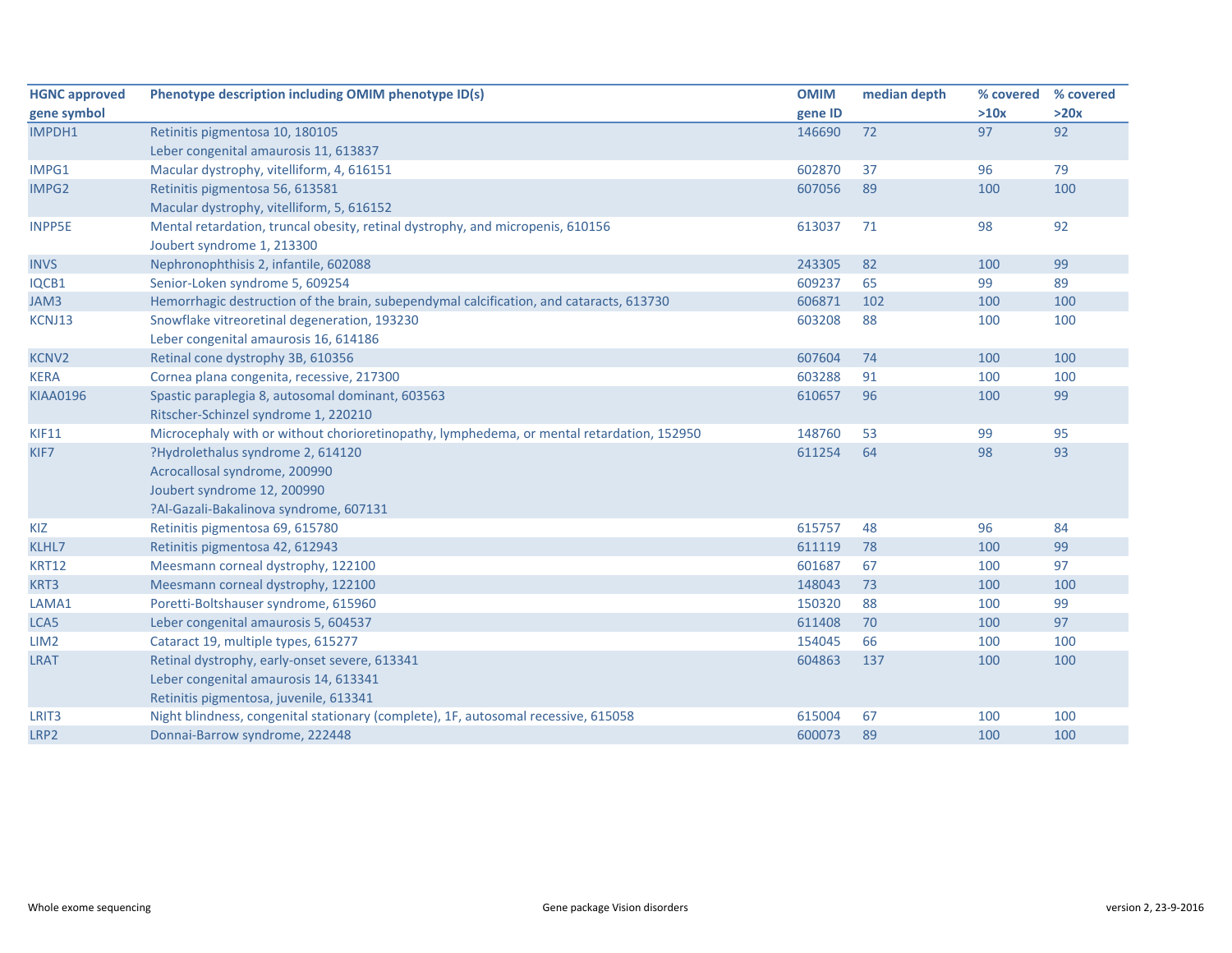| <b>HGNC approved</b> | Phenotype description including OMIM phenotype ID(s)                  | <b>OMIM</b> | median depth     | % covered | % covered |
|----------------------|-----------------------------------------------------------------------|-------------|------------------|-----------|-----------|
| gene symbol          |                                                                       | gene ID     |                  | >10x      | >20x      |
| LRP5                 | Osteoporosis-pseudoglioma syndrome, 259770                            | 603506      | 112              | 99        | 98        |
|                      | [Bone mineral density variability 1], 601884                          |             |                  |           |           |
|                      | Hyperostosis, endosteal, 144750                                       |             |                  |           |           |
|                      | van Buchem disease, type 2, 607636                                    |             |                  |           |           |
|                      | Osteosclerosis, 144750                                                |             |                  |           |           |
|                      | {Osteoporosis}, 166710                                                |             |                  |           |           |
|                      | Exudative vitreoretinopathy 4, 601813                                 |             |                  |           |           |
|                      | Osteopetrosis, autosomal dominant 1, 607634                           |             |                  |           |           |
| <b>LSS</b>           | Cataract 44, 616509                                                   | 600909      | 52               | 99        | 93        |
| <b>LYST</b>          | Chediak-Higashi syndrome, 214500                                      | 606897      | 77               | 99        | 97        |
| LZTFL1               | Bardet-Biedl syndrome 17, 615994                                      | 606568      | 87               | 100       | 92        |
| <b>MAB21L2</b>       | Microphthalmia, syndromic 14, 615877                                  | 604357      | 96               | 100       | 100       |
| <b>MAF</b>           | Cataract 21, multiple types, 610202                                   | 177075      | 53               | 81        | 74        |
|                      | Ayme-Gripp syndrome, 601088                                           |             |                  |           |           |
| <b>MAK</b>           | Retinitis pigmentosa 62, 614181                                       | 154235      | 97               | 100       | 95        |
| MAPKAPK3             | No OMIM phenotype                                                     | 602130      | 34               | 98        | 80        |
| <b>MERTK</b>         | Retinitis pigmentosa 38, 613862                                       | 604705      | 86               | 100       | 100       |
| MFN <sub>2</sub>     | Charcot-Marie-Tooth disease, type 2A2, 609260                         | 608507      | 84               | 100       | 100       |
|                      | Hereditary motor and sensory neuropathy VIA, 601152                   |             |                  |           |           |
| <b>MFRP</b>          | Microphthalmia, isolated 5, 611040                                    | 606227      | 74               | 100       | 100       |
|                      | Nanophthalmos 2, 609549                                               |             |                  |           |           |
| MFSD8                | Ceroid lipofuscinosis, neuronal, 7, 610951                            | 611124      | 75               | 100       | 97        |
|                      | Macular dystrophy with central cone involvement, 616170               |             |                  |           |           |
| <b>MIP</b>           | Cataract 15, multiple types, 615274                                   | 154050      | 54               | 100       | 93        |
| <b>MIR184</b>        | EDICT syndrome, 614303                                                | 613146      | No coverage data |           |           |
| <b>MIR204</b>        | ?Retinal dystrophy and iris coloboma with or without cataract, 616722 | 610942      | No coverage data |           |           |
| <b>MITF</b>          | Waardenburg syndrome, type 2A, 193510                                 | 156845      | 54               | 100       | 98        |
|                      | Waardenburg syndrome/ocular albinism, digenic, 103470                 |             |                  |           |           |
|                      | Tietz albinism-deafness syndrome, 103500                              |             |                  |           |           |
|                      | {Melanoma, cutaneous malignant, susceptibility to, 8}, 614456         |             |                  |           |           |
| <b>MKKS</b>          | McKusick-Kaufman syndrome, 236700                                     | 604896      | 106              | 100       | 100       |
|                      | Bardet-Biedl syndrome 6, 605231                                       |             |                  |           |           |
| MKS1                 | Meckel syndrome 1, 249000                                             | 609883      | 73               | 100       | 98        |
|                      | Bardet-Biedl syndrome 13, 615990                                      |             |                  |           |           |
| <b>MTTP</b>          | Abetalipoproteinemia, 200100                                          | 157147      | 78               | 100       | 96        |
|                      | {Metabolic syndrome, protection against}, 605552                      |             |                  |           |           |
| <b>MVK</b>           | Mevalonic aciduria, 610377                                            | 251170      | 94               | 100       | 100       |
|                      | Hyper-IgD syndrome, 260920                                            |             |                  |           |           |
|                      | Porokeratosis 3, multiple types, 175900                               |             |                  |           |           |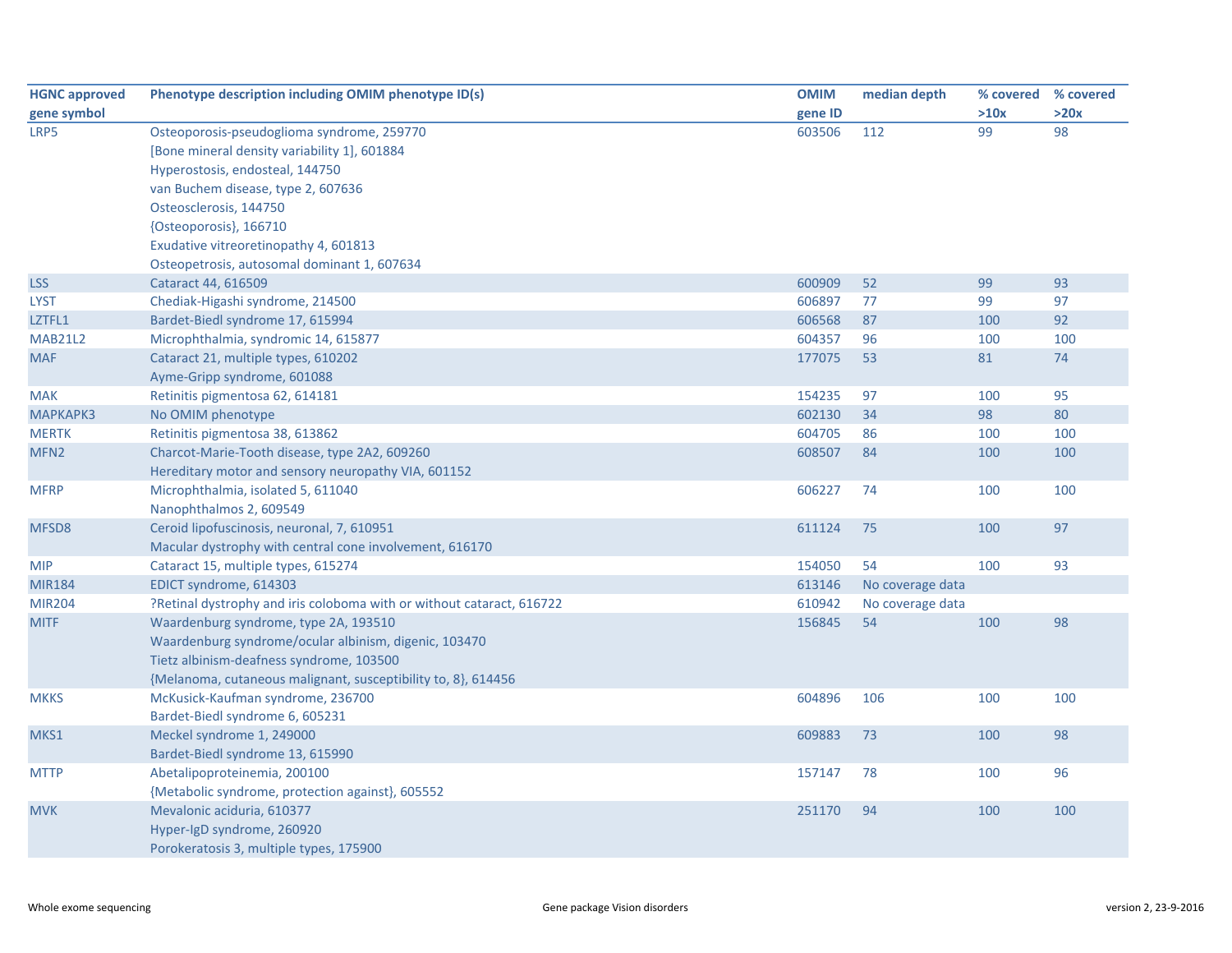| <b>HGNC approved</b> | Phenotype description including OMIM phenotype ID(s)                      | <b>OMIM</b> | median depth | % covered | % covered |
|----------------------|---------------------------------------------------------------------------|-------------|--------------|-----------|-----------|
| gene symbol          |                                                                           | gene ID     |              | >10x      | >20x      |
| MYO7A                | Usher syndrome, type 1B, 276900                                           | 276903      | 100          | 100       | 98        |
|                      | Deafness, autosomal recessive 2, 600060                                   |             |              |           |           |
|                      | Deafness, autosomal dominant 11, 601317                                   |             |              |           |           |
| <b>MYOC</b>          | Glaucoma 1A, primary open angle, 137750                                   | 601652      | 101          | 100       | 100       |
| <b>NAA10</b>         | Ogden syndrome, 300855                                                    | 300013      | 51           | 100       | 100       |
|                      | ?Microphthalmia, syndromic 1, 309800                                      |             |              |           |           |
| <b>NDP</b>           | Norrie disease, 310600                                                    | 300658      | 68           | 100       | 100       |
|                      | Exudative vitreoretinopathy 2, X-linked, 305390                           |             |              |           |           |
| NEK <sub>2</sub>     | ?Retinitis pigmentosa 67, 615565                                          | 604043      | 32           | 91        | 65        |
| NEK8                 | ?Nephronophthisis 9, 613824                                               | 609799      | 94           | 100       | 100       |
|                      | ?Renal-hepatic-pancreatic dysplasia 2, 615415                             |             |              |           |           |
| NEUROD1              | {Diabetes mellitus, noninsulin-dependent}, 125853                         | 601724      | 66           | 100       | 100       |
|                      | Maturity-onset diabetes of the young 6, 606394                            |             |              |           |           |
| <b>NHS</b>           | Nance-Horan syndrome, 302350                                              | 300457      | 48           | 95        | 92        |
|                      | Cataract 40, X-linked, 302200                                             |             |              |           |           |
| NMNAT1               | Leber congenital amaurosis 9, 608553                                      | 608700      | 119          | 100       | 100       |
| NPHP1                | Nephronophthisis 1, juvenile, 256100                                      | 607100      | 78           | 100       | 99        |
|                      | Senior-Loken syndrome-1, 266900                                           |             |              |           |           |
|                      | Joubert syndrome 4, 609583                                                |             |              |           |           |
| NPHP3                | Nephronophthisis 3, 604387                                                | 608002      | 77           | 100       | 100       |
|                      | Renal-hepatic-pancreatic dysplasia 1, 208540                              |             |              |           |           |
|                      | Meckel syndrome 7, 267010                                                 |             |              |           |           |
| NPHP4                | Nephronophthisis 4, 606966                                                | 607215      | 87           | 100       | 100       |
|                      | Senior-Loken syndrome 4, 606996                                           |             |              |           |           |
| <b>NR2E3</b>         | Enhanced S-cone syndrome, 268100                                          | 604485      | 65           | 100       | 100       |
|                      | Retinitis pigmentosa 37, 611131                                           |             |              |           |           |
| NR2F1                | Bosch-Boonstra-Schaaf optic atrophy syndrome, 615722                      | 132890      | 123          | 100       | 100       |
| <b>NRL</b>           | Retinitis pigmentosa 27, 613750                                           | 162080      | 54           | 100       | 100       |
|                      | Retinal degeneration, autosomal recessive, clumped pigment type           |             |              |           |           |
| <b>NYX</b>           | Night blindness, congenital stationary (complete), 1A, X-linked, 310500   | 300278      | 43           | 100       | 97        |
| <b>OAT</b>           | Gyrate atrophy of choroid and retina with or without ornithinemia, 258870 | 613349      | 72           | 100       | 96        |
| OCA <sub>2</sub>     | Albinism, oculocutaneous, type II, 203200                                 | 611409      | 75           | 100       | 98        |
|                      | Albinism, brown oculocutaneous, 203200                                    |             |              |           |           |
|                      | [Skin/hair/eye pigmentation 1, blue/nonblue eyes], 227220                 |             |              |           |           |
|                      | [Skin/hair/eye pigmentation 1, blond/brown hair], 227220                  |             |              |           |           |
| OFD1                 | Orofaciodigital syndrome I, 311200                                        | 300170      | 43           | 99        | 88        |
|                      | Simpson-Golabi-Behmel syndrome, type 2, 300209                            |             |              |           |           |
|                      | Joubert syndrome 10, 300804                                               |             |              |           |           |
|                      | ?Retinitis pigmentosa 23, 300424                                          |             |              |           |           |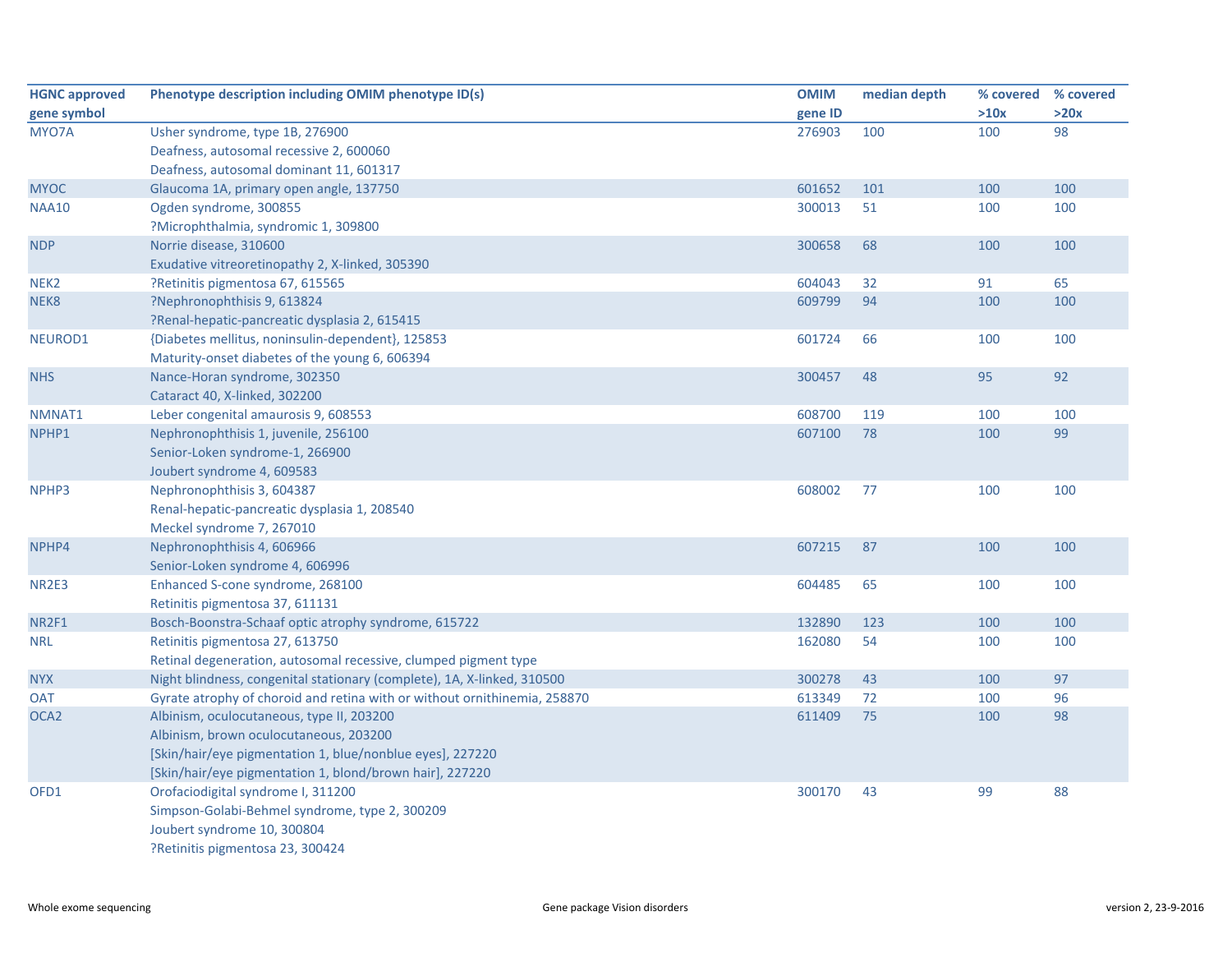| <b>HGNC approved</b>           | Phenotype description including OMIM phenotype ID(s)                          | <b>OMIM</b> | median depth | % covered % covered |      |
|--------------------------------|-------------------------------------------------------------------------------|-------------|--------------|---------------------|------|
| gene symbol                    |                                                                               | gene ID     |              | >10x                | >20x |
| OPA1                           | Optic atrophy 1, 165500                                                       | 605290      | 69           | 100                 | 93   |
|                                | {Glaucoma, normal tension, susceptibility to}, 606657                         |             |              |                     |      |
|                                | Optic atrophy plus syndrome, 125250                                           |             |              |                     |      |
| OPA3                           | 3-methylglutaconic aciduria, type III, 258501                                 | 606580      | 72           | 100                 | 90   |
|                                | Optic atrophy 3 with cataract, 165300                                         |             |              |                     |      |
| OPN1LW                         | Colorblindness, protan, 303900                                                | 300822      | 27           | 59                  | 46   |
|                                | Blue cone monochromacy, 303700                                                |             |              |                     |      |
| OPN1MW                         | Colorblindness, deutan, 303800                                                | 300821      | 22           | 65                  | 50   |
|                                | Blue cone monochromacy, 303700                                                |             |              |                     |      |
| OPN1SW                         | Colorblindness, tritan, 190900                                                | 613522      | 89           | 100                 | 100  |
| OR <sub>2</sub> W <sub>3</sub> | No OMIM phenotype                                                             | 616729      | 76           | 100                 | 98   |
| OTX2                           | Microphthalmia, syndromic 5, 610125                                           | 600037      | 88           | 100                 | 100  |
|                                | Pituitary hormone deficiency, combined, 6, 613986                             |             |              |                     |      |
|                                | Retinal dystrophy, early-onset, with or without pituitary dysfunction, 610125 |             |              |                     |      |
| P3H <sub>2</sub>               | Myopia, high, with cataract and vitreoretinal degeneration, 614292            | 610341      | 79           | 100                 | 100  |
| PANK <sub>2</sub>              | Neurodegeneration with brain iron accumulation 1, 234200                      | 606157      | 90           | 100                 | 100  |
|                                | HARP syndrome, 607236                                                         |             |              |                     |      |
| PAX <sub>2</sub>               | Papillorenal syndrome, 120330                                                 | 167409      | 100          | 100                 | 98   |
|                                | Glomerulosclerosis, focal segmental, 7, 616002                                |             |              |                     |      |
| PAX <sub>6</sub>               | Aniridia, 106210                                                              | 607108      | 62           | 100                 | 99   |
|                                | Peters anomaly, 604229                                                        |             |              |                     |      |
|                                | Cataract with late-onset corneal dystrophy, 106210                            |             |              |                     |      |
|                                | Keratitis, 148190                                                             |             |              |                     |      |
|                                | Foveal hypoplasia 1, 136520                                                   |             |              |                     |      |
|                                | ?Morning glory disc anomaly, 120430                                           |             |              |                     |      |
|                                | Optic nerve hypoplasia, 165550                                                |             |              |                     |      |
|                                | Coloboma, ocular, 120200                                                      |             |              |                     |      |
|                                | Coloboma of optic nerve, 120430                                               |             |              |                     |      |
|                                | Gillespie syndrome, 206700                                                    |             |              |                     |      |
| PCDH15                         | Usher syndrome, type 1F, 602083                                               | 605514      | 89           | 100                 | 98   |
|                                | Deafness, autosomal recessive 23, 609533                                      |             |              |                     |      |
|                                | Usher syndrome, type 1D/F digenic, 601067                                     |             |              |                     |      |
| PCYT1A                         | Spondylometaphyseal dysplasia with cone-rod dystrophy, 608940                 | 123695      | 40           | 96                  | 78   |
| PDE6A                          | Retinitis pigmentosa 43, 613810                                               | 180071      | 75           | 100                 | 99   |
| PDE6B                          | Night blindness, congenital stationary, autosomal dominant 2, 163500          | 180072      | 101          | 100                 | 100  |
|                                | Retinitis pigmentosa-40, 613801                                               |             |              |                     |      |
| PDE6C                          | Cone dystrophy 4, 613093                                                      | 600827      | 75           | 100                 | 99   |
| PDE6G                          | Retinitis pigmentosa 57, 613582                                               | 180073      | 88           | 100                 | 100  |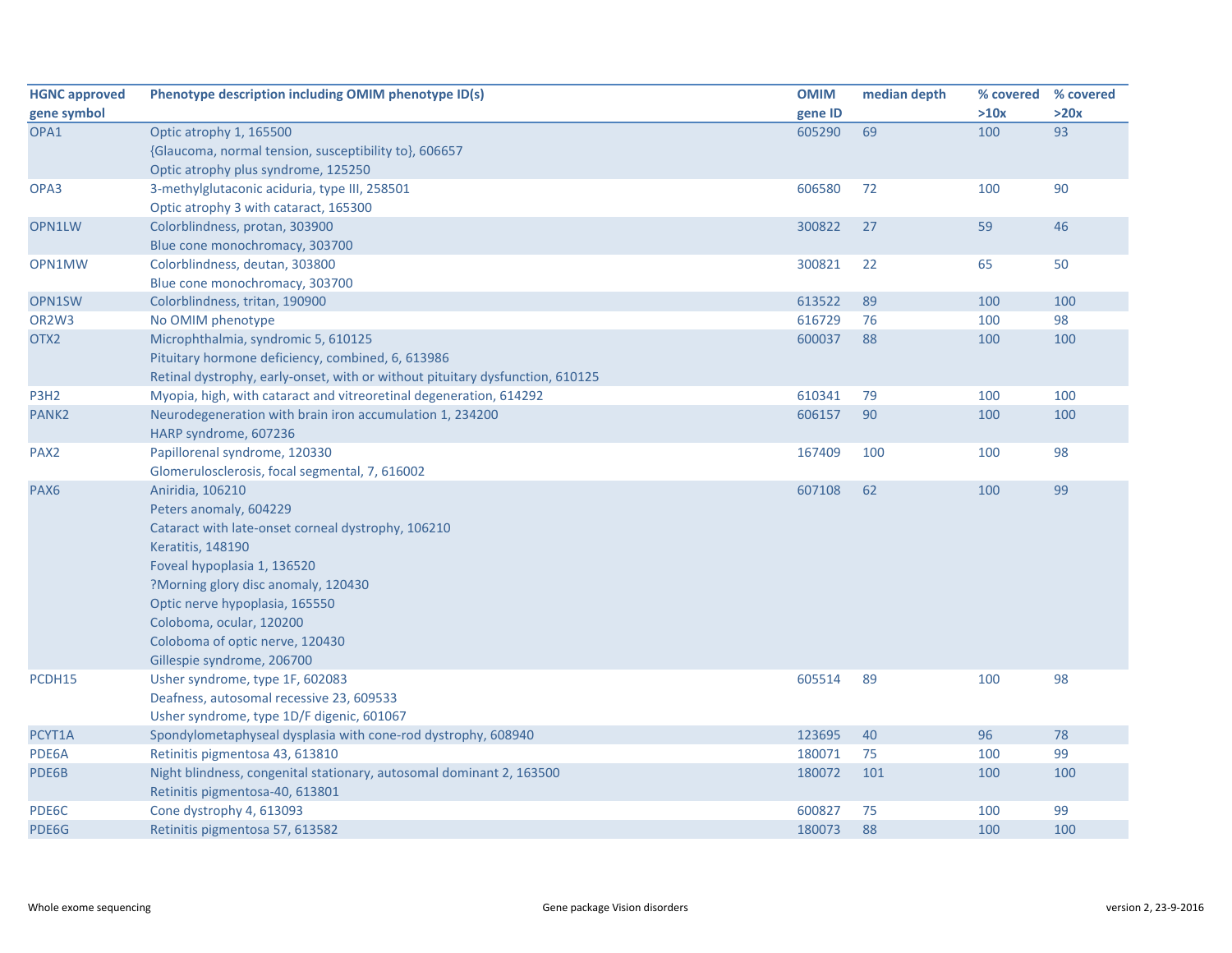| <b>HGNC approved</b> | Phenotype description including OMIM phenotype ID(s)               | <b>OMIM</b> | median depth | % covered % covered |      |
|----------------------|--------------------------------------------------------------------|-------------|--------------|---------------------|------|
| gene symbol          |                                                                    | gene ID     |              | >10x                | >20x |
| PDE6H                | Retinal cone dystrophy 3, 610024                                   | 601190      | 48           | 100                 | 100  |
|                      | Achromatopsia 6, 610024                                            |             |              |                     |      |
| PDZD7                | {Retinal disease in Usher syndrome type IIA, modifier of}, 276901  | 612971      | 60           | 99                  | 96   |
|                      | Usher syndrome, type IIC, GPR98/PDZD7 digenic, 605472              |             |              |                     |      |
| PEX1                 | Peroxisome biogenesis disorder 1A (Zellweger), 214100              | 602136      | 67           | 100                 | 98   |
|                      | Peroxisome biogenesis disorder 1B (NALD/IRD), 601539               |             |              |                     |      |
|                      | Heimler syndrome 1, 234580                                         |             |              |                     |      |
| PEX <sub>2</sub>     | Peroxisome biogenesis disorder 5A (Zellweger), 614866              | 170993      | 71           | 100                 | 100  |
|                      | Peroxisome biogenesis disorder 5B, 614867                          |             |              |                     |      |
| PEX7                 | Rhizomelic chondrodysplasia punctata, type 1, 215100               | 601757      | 68           | 100                 | 89   |
|                      | Peroxisome biogenesis disorder 9B, 614879                          |             |              |                     |      |
| PGK1                 | Phosphoglycerate kinase 1 deficiency, 300653                       | 311800      | 43           | 100                 | 93   |
| <b>PHYH</b>          | Refsum disease, 266500                                             | 602026      | 57           | 99                  | 85   |
| <b>PIGL</b>          | CHIME syndrome, 280000                                             | 605947      | 74           | 100                 | 94   |
| <b>PIKFYVE</b>       | Corneal fleck dystrophy, 121850                                    | 609414      | 88           | 100                 | 98   |
| PITPNM3              | Cone-rod dystrophy 5, 600977                                       | 608921      | 75           | 99                  | 99   |
| PITX2                | Axenfeld-Rieger syndrome, type 1, 180500                           | 601542      | 74           | 98                  | 91   |
|                      | Iridogoniodysgenesis, type 2, 137600                               |             |              |                     |      |
|                      | Ring dermoid of cornea, 180550                                     |             |              |                     |      |
|                      | Peters anomaly, 604229                                             |             |              |                     |      |
| PITX3                | Anterior segment mesenchymal dysgenesis, 107250                    | 602669      | 60           | 100                 | 100  |
|                      | Cataract 11, multiple types, 610623                                |             |              |                     |      |
|                      | Cataract 11, syndromic, 610623                                     |             |              |                     |      |
| PLA2G5               | [Fleck retina, familial benign], 228980                            | 601192      | 105          | 100                 | 100  |
| PLK4                 | Microcephaly and chorioretinopathy, autosomal recessive, 2, 616171 | 605031      | 53           | 92                  | 69   |
| PNPLA6               | Spastic paraplegia 39, autosomal recessive, 612020                 | 603197      | 72           | 100                 | 98   |
|                      | Boucher-Neuhauser syndrome, 215470                                 |             |              |                     |      |
|                      | ?Laurence-Moon syndrome, 245800                                    |             |              |                     |      |
|                      | Oliver-McFarlane syndrome, 275400                                  |             |              |                     |      |
| POC1B                | Cone-rod dystrophy 20, 615973                                      | 614784      | 30           | 93                  | 72   |
| <b>PRCD</b>          | Retinitis pigmentosa 36, 610599                                    | 610598      | 51           | 100                 | 100  |
| PROM1                | Retinitis pigmentosa 41, 612095                                    | 604365      | 72           | 100                 | 99   |
|                      | Cone-rod dystrophy 12, 612657                                      |             |              |                     |      |
|                      | Stargardt disease 4, 603786                                        |             |              |                     |      |
|                      | Macular dystrophy, retinal, 2, 608051                              |             |              |                     |      |
| PRPF3                | Retinitis pigmentosa 18, 601414                                    | 607301      | 81           | 100                 | 100  |
| PRPF31               | Retinitis pigmentosa 11, 600138                                    | 606419      | 73           | 100                 | 99   |
| PRPF4                | Retinitis pigmentosa 70, 615922                                    | 607795      | 47           | 98                  | 90   |
| PRPF6                | Retinitis pigmentosa 60, 613983                                    | 613979      | 91           | 100                 | 100  |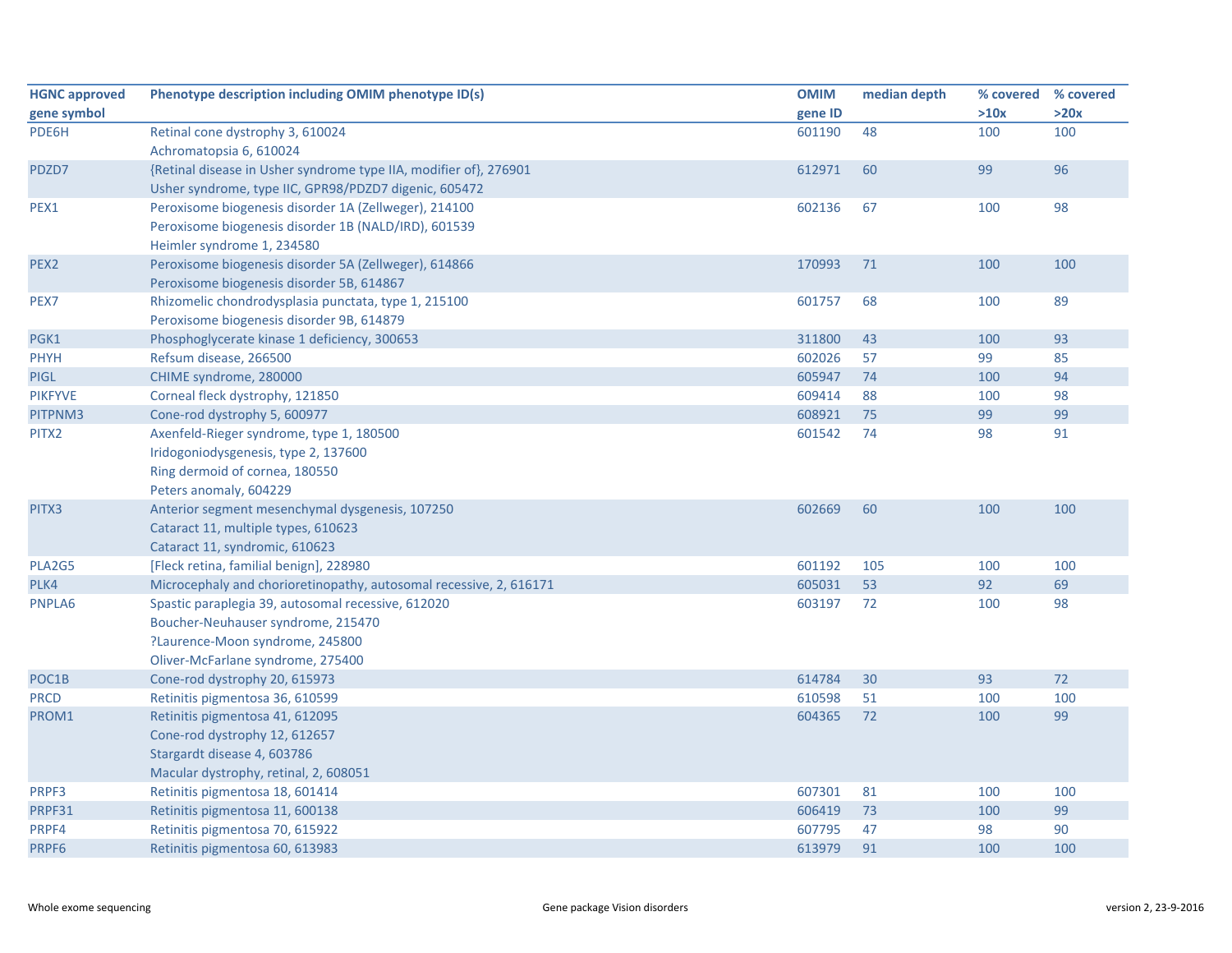| <b>HGNC approved</b> | Phenotype description including OMIM phenotype ID(s)                       | <b>OMIM</b> | median depth | % covered | % covered |
|----------------------|----------------------------------------------------------------------------|-------------|--------------|-----------|-----------|
| gene symbol          |                                                                            | gene ID     |              | >10x      | >20x      |
| PRPF8                | Retinitis pigmentosa 13, 600059                                            | 607300      | 89           | 100       | 99        |
| PRPH <sub>2</sub>    | Retinitis pigmentosa 7 and digenic, 608133                                 | 179605      | 87           | 100       | 100       |
|                      | Leber congenital amaurosis 18, 608133                                      |             |              |           |           |
|                      | Macular dystrophy, patterned, 1, 169150                                    |             |              |           |           |
|                      | Retinitis punctata albescens, 136880                                       |             |              |           |           |
|                      | Choriodal dystrophy, central areolar 2, 613105                             |             |              |           |           |
|                      | Macular dystrophy, vitelliform, 3, 608161                                  |             |              |           |           |
| PRSS56               | Microphthalmia, isolated 6, 613517                                         | 613858      | 52           | 100       | 99        |
| <b>PXDN</b>          | Corneal opacification and other ocular anomalies, 269400                   | 605158      | 87           | 100       | 98        |
| <b>RAB28</b>         | Cone-rod dystrophy 18, 615374                                              | 612994      | 20           | 84        | 39        |
| <b>RARB</b>          | Microphthalmia, syndromic 12, 615524                                       | 180220      | 44           | 100       | 94        |
| <b>RAX</b>           | Microphthalmia, isolated 3, 611038                                         | 601881      | 77           | 96        | 80        |
| RAX <sub>2</sub>     | ?Macular degeneration, age-related, 6, 613757                              | 610362      | 48           | 100       | 100       |
|                      | Cone-rod dystrophy 11, 610381                                              |             |              |           |           |
| RBP3                 | ?Retinitis pigmentosa 66, 615233                                           | 180290      | 82           | 100       | 100       |
| RBP4                 | Retinal dystrophy, iris coloboma, and comedogenic acne syndrome, 615147    | 180250      | 87           | 100       | 100       |
|                      | Microphthalmia, isolated, with coloboma 10, 616428                         |             |              |           |           |
| RD <sub>3</sub>      | Leber congenital amaurosis 12, 610612                                      | 180040      | 100          | 100       | 100       |
| <b>RDH11</b>         | ?Retinal dystrophy, juvenile cataracts, and short stature syndrome, 616108 | 607849      | 37           | 97        | 83        |
| <b>RDH12</b>         | Leber congenital amaurosis 13, 612712                                      | 608830      | 80           | 100       | 100       |
| RDH <sub>5</sub>     | Fundus albipunctatus, 136880                                               | 601617      | 98           | 100       | 100       |
| <b>RGR</b>           | Retinitis pigmentosa 44, 613769                                            | 600342      | 94           | 100       | 99        |
| RGS9                 | Bradyopsia, 608415                                                         | 604067      | 67           | 100       | 99        |
| RGS9BP               | Bradyopsia, 608415                                                         | 607814      | 58           | 100       | 100       |
| <b>RHO</b>           | Retinitis pigmentosa 4, autosomal dominant or recessive, 613731            | 180380      | 117          | 100       | 100       |
|                      | Night blindness, congenital stationary, autosomal dominant 1, 610445       |             |              |           |           |
|                      | Retinitis punctata albescens, 136880                                       |             |              |           |           |
| RIMS1                | Cone-rod dystrophy 7, 603649                                               | 606629      | 73           | 100       | 96        |
| RLBP1                | Fundus albipunctatus, 136880                                               | 180090      | 90           | 100       | 98        |
|                      | Retinitis punctata albescens, 136880                                       |             |              |           |           |
|                      | Newfoundland rod-cone dystrophy, 607476                                    |             |              |           |           |
|                      | Bothnia retinal dystrophy, 607475                                          |             |              |           |           |
| ROM1                 | Retinitis pigmentosa 7, digenic, 608133                                    | 180721      | 65           | 100       | 100       |
| RP1                  | Retinitis pigmentosa 1, 180100                                             | 603937      | 61           | 100       | 96        |
| <b>RP1L1</b>         | Occult macular dystrophy, 613587                                           | 608581      | 81           | 100       | 100       |
| RP <sub>2</sub>      | Retinitis pigmentosa 2, 312600                                             | 300757      | 47           | 100       | 96        |
| RP9                  | ?Retinitis pigmentosa 9, 180104                                            | 607331      | 63           | 99        | 92        |
| <b>RPE65</b>         | Leber congenital amaurosis 2, 204100                                       | 180069      | 77           | 100       | 97        |
|                      | Retinitis pigmentosa 20, 613794                                            |             |              |           |           |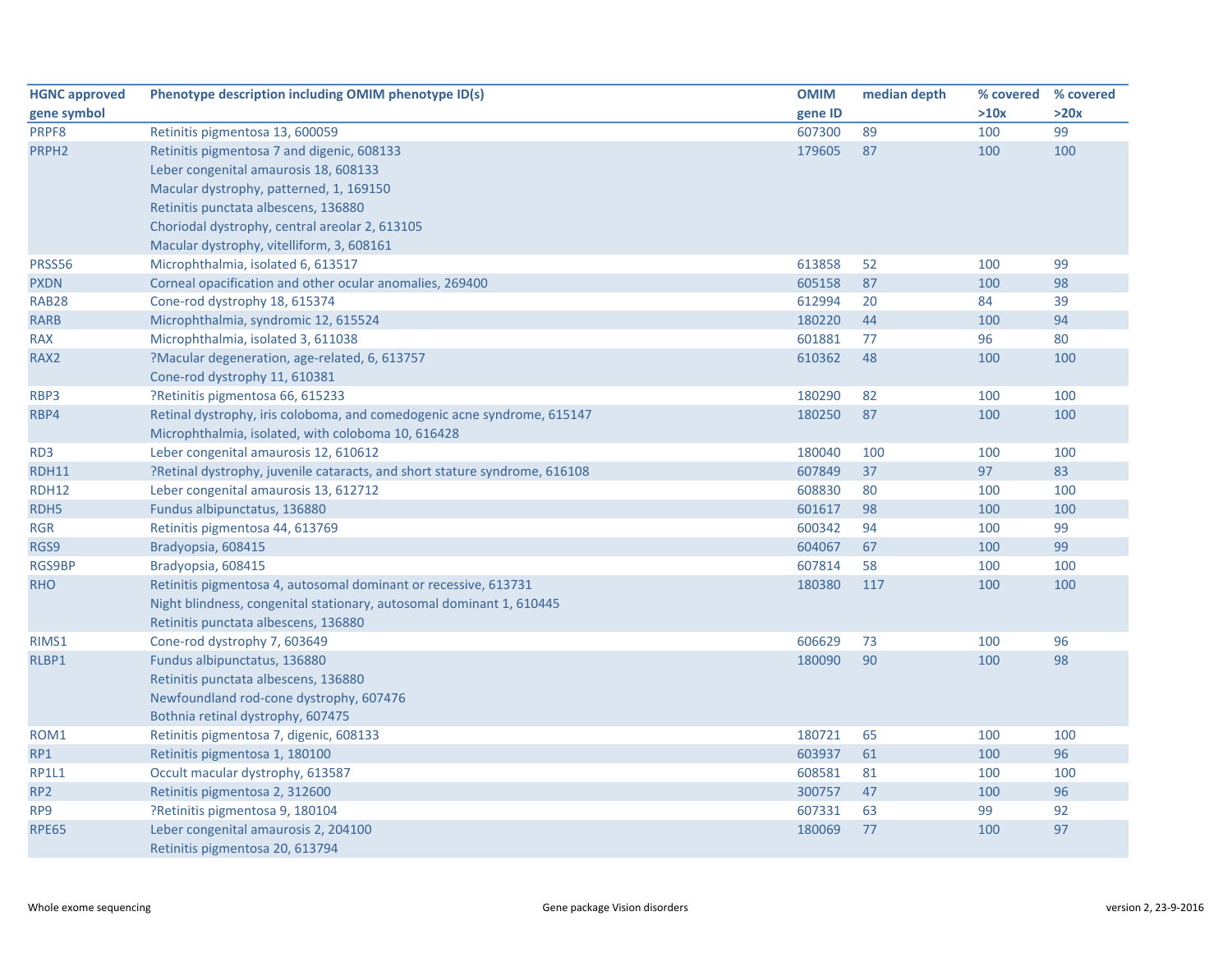| <b>HGNC approved</b> | Phenotype description including OMIM phenotype ID(s)                                                   | <b>OMIM</b> | median depth |      | % covered % covered |
|----------------------|--------------------------------------------------------------------------------------------------------|-------------|--------------|------|---------------------|
| gene symbol          |                                                                                                        | gene ID     |              | >10x | >20x                |
| <b>RPGR</b>          | Retinitis pigmentosa 3, 300029                                                                         | 312610      | 30           | 71   | 64                  |
|                      | Retinitis pigmentosa, X-linked, and sinorespiratory infections, with or without deafness, 300455       |             |              |      |                     |
|                      | Macular degeneration, X-linked atrophic, 300834                                                        |             |              |      |                     |
|                      | Cone-rod dystrophy, X-linked, 1, 304020                                                                |             |              |      |                     |
| RPGRIP1              | Leber congenital amaurosis 6, 613826                                                                   | 605446      | 86           | 100  | 99                  |
|                      | Cone-rod dystrophy 13, 608194                                                                          |             |              |      |                     |
| <b>RPGRIP1L</b>      | Joubert syndrome 7, 611560                                                                             | 610937      | 77           | 97   | 95                  |
|                      | Meckel syndrome 5, 611561                                                                              |             |              |      |                     |
|                      | COACH syndrome, 216360                                                                                 |             |              |      |                     |
| RS1                  | Retinoschisis, 312700                                                                                  | 300839      | 40           | 100  | 94                  |
| <b>SAG</b>           | Oguchi disease-1, 258100                                                                               | 181031      | 79           | 100  | 100                 |
|                      | Retinitis pigmentosa 47, 613758                                                                        |             |              |      |                     |
| SALL <sub>2</sub>    | ?Coloboma, ocular, autosomal recessive, 216820                                                         | 602219      | 59           | 100  | 99                  |
| SDCCAG8              | Senior-Loken syndrome 7, 613615                                                                        | 613524      | 70           | 100  | 99                  |
|                      | Bardet-Biedl syndrome 16, 615993                                                                       |             |              |      |                     |
| SEMA4A               | Retinitis pigmentosa 35, 610282                                                                        | 607292      | 91           | 100  | 100                 |
|                      | Cone-rod dystrophy 10, 610283                                                                          |             |              |      |                     |
| <b>SHH</b>           | Holoprosencephaly-3, 142945                                                                            | 600725      | 80           | 100  | 97                  |
|                      | Single median maxillary central incisor, 147250                                                        |             |              |      |                     |
|                      | Microphthalmia with coloboma 5, 611638                                                                 |             |              |      |                     |
|                      | Schizencephaly, 269160                                                                                 |             |              |      |                     |
| SIPA1L3              | ?Cataract 45, 616851                                                                                   | 616655      | 68           | 98   | 91                  |
| SIX <sub>3</sub>     | Holoprosencephaly-2, 157170                                                                            | 603714      | 103          | 100  | 100                 |
|                      | Schizencephaly, 269160                                                                                 |             |              |      |                     |
| SIX <sub>6</sub>     | Optic disc anomalies with retinal and/or macular dystrophy, 212550                                     | 606326      | 108          | 100  | 100                 |
| <b>SLC24A1</b>       | Night blindness, congenital stationary (complete), 1D, autosomal recessive, 613830                     | 603617      | 85           | 100  | 100                 |
| <b>SLC24A5</b>       | [Skin/hair/eye pigmentation 4, fair/dark skin], 113750                                                 | 609802      | 56           | 100  | 100                 |
|                      | Albinism, oculocutaneous, type VI, 113750                                                              |             |              |      |                     |
| SLC33A1              | Spastic paraplegia 42, autosomal dominant, 612539                                                      | 603690      | 62           | 100  | 96                  |
|                      | Congenital cataracts, hearing loss, and neurodegeneration, 614482                                      |             |              |      |                     |
| <b>SLC38A8</b>       | Foveal hypoplasia 2, with or without optic nerve misrouting and/or anterior segment dysgenesis, 609218 | 615585      | 29           | 94   | 75                  |
| <b>SLC45A2</b>       | Albinism, oculocutaneous, type IV, 606574                                                              | 606202      | 78           | 100  | 99                  |
|                      | [Skin/hair/eye pigmentation 5, black/nonblack hair], 227240                                            |             |              |      |                     |
|                      | [Skin/hair/eye pigmentation 5, dark/fair skin], 227240                                                 |             |              |      |                     |
|                      | [Skin/hair/eye pigmentation 5, dark/light eyes], 227240                                                |             |              |      |                     |
| <b>SLC4A11</b>       | Corneal endothelial dystrophy 2, autosomal recessive, 217700                                           | 610206      | 79           | 100  | 97                  |
|                      | Corneal endothelial dystrophy and perceptive deafness, 217400                                          |             |              |      |                     |
|                      | Corneal dystrophy, Fuchs endothelial, 4, 613268                                                        |             |              |      |                     |
| SLC52A2              | Brown-Vialetto-Van Laere syndrome 2, 614707                                                            | 607882      | 103          | 100  | 100                 |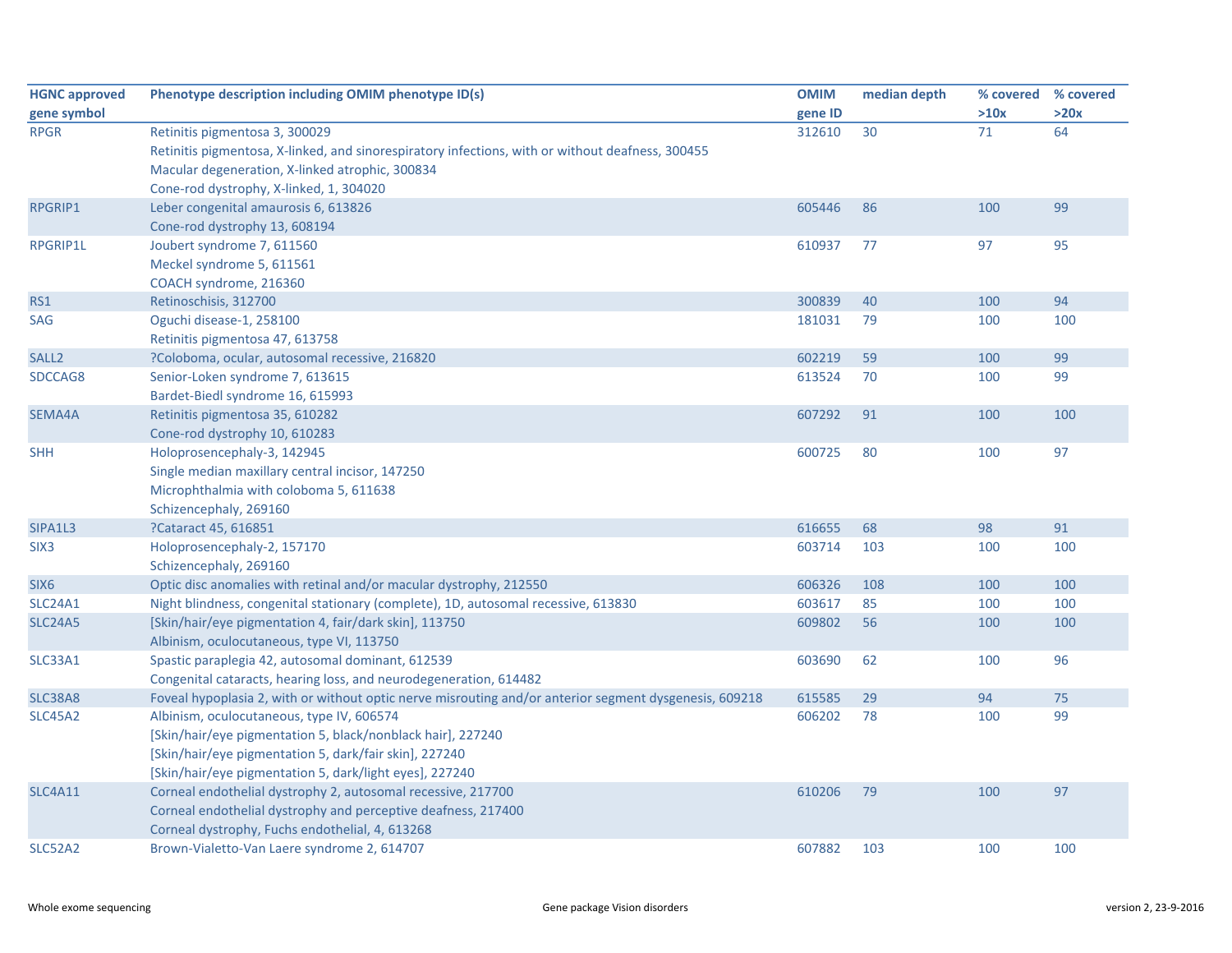| <b>HGNC approved</b> | Phenotype description including OMIM phenotype ID(s)                           | <b>OMIM</b> | median depth | % covered | % covered |
|----------------------|--------------------------------------------------------------------------------|-------------|--------------|-----------|-----------|
| gene symbol          |                                                                                | gene ID     |              | >10x      | >20x      |
| <b>SLC7A14</b>       | Retinitis pigmentosa 68, 615725                                                | 615720      | 55           | 100       | 96        |
| SMOC1                | Microphthalmia with limb anomalies, 206920                                     | 608488      | 77           | 100       | 100       |
| <b>SNRNP200</b>      | Retinitis pigmentosa 33, 610359                                                | 601664      | 105          | 100       | 100       |
| SOX <sub>2</sub>     | Microphthalmia, syndromic 3, 206900                                            | 184429      | 113          | 100       | 100       |
|                      | Optic nerve hypoplasia and abnormalities of the central nervous system, 206900 |             |              |           |           |
| SPATA7               | Leber congenital amaurosis 3, 604232                                           | 609868      | 71           | 100       | 96        |
|                      | Retinitis pigmentosa, juvenile, autosomal recessive, 604232                    |             |              |           |           |
| SPP <sub>2</sub>     | No OMIM phenotype                                                              | 602637      | 48           | 100       | 97        |
| SRD5A3               | Congenital disorder of glycosylation, type Iq, 612379                          | 611715      | 105          | 100       | 100       |
|                      | Kahrizi syndrome, 612713                                                       |             |              |           |           |
| STRA6                | Microphthalmia, syndromic 9, 601186                                            | 610745      | 58           | 100       | 100       |
|                      | Microphthalmia, isolated, with coloboma 8, 601186                              |             |              |           |           |
| TACSTD2              | Corneal dystrophy, gelatinous drop-like, 204870                                | 137290      | 107          | 100       | 100       |
| TCOF1                | Treacher Collins syndrome 1, 154500                                            | 606847      | 78           | 100       | 98        |
| TCTN1                | Joubert syndrome 13, 614173                                                    | 609863      | 70           | 100       | 97        |
| TDRD7                | Cataract 36, 613887                                                            | 611258      | 91           | 100       | 99        |
| TEAD1                | Sveinsson choreoretinal atrophy, 108985                                        | 189967      | 74           | 100       | 100       |
| TENM3                | ?Microphthalmia, isolated, with coloboma 9, 615145                             | 610083      | 62           | 98        | 94        |
| TFAP2A               | Branchiooculofacial syndrome, 113620                                           | 107580      | 66           | 100       | 96        |
| <b>TGFBI</b>         | Corneal dystrophy, Groenouw type I, 121900                                     | 601692      | 83           | 99        | 93        |
|                      | Corneal dystrophy, lattice type I, 122200                                      |             |              |           |           |
|                      | Corneal dystrophy, Reis-Bucklers type, 608470                                  |             |              |           |           |
|                      | Corneal dystrophy, Avellino type, 607541                                       |             |              |           |           |
|                      | Corneal dystrophy, lattice type IIIA, 608471                                   |             |              |           |           |
|                      | Corneal dystrophy, Thiel-Behnke type, 602082                                   |             |              |           |           |
|                      | Corneal dystrophy, epithelial basement membrane, 121820                        |             |              |           |           |
| TGIF1                | Holoprosencephaly-4, 142946                                                    | 602630      | 97           | 100       | 100       |
| TIMM8A               | Mohr-Tranebjaerg syndrome, 304700                                              | 300356      | 42           | 100       | 100       |
|                      | Jensen syndrome, 311150                                                        |             |              |           |           |
| TIMP3                | Sorsby fundus dystrophy, 136900                                                | 188826      | 88           | 100       | 100       |
| TMEM126A             | Optic atrophy 7, 612989                                                        | 612988      | 70           | 100       | 96        |
| <b>TMEM138</b>       | Joubert syndrome 16, 614465                                                    | 614459      | 67           | 100       | 100       |
| <b>TMEM231</b>       | Joubert syndrome 20, 614970                                                    | 614949      | 56           | 98        | 93        |
|                      | Meckel syndrome 11, 615397                                                     |             |              |           |           |
| <b>TMEM237</b>       | Joubert syndrome 14, 614424                                                    | 614423      | 80           | 100       | 99        |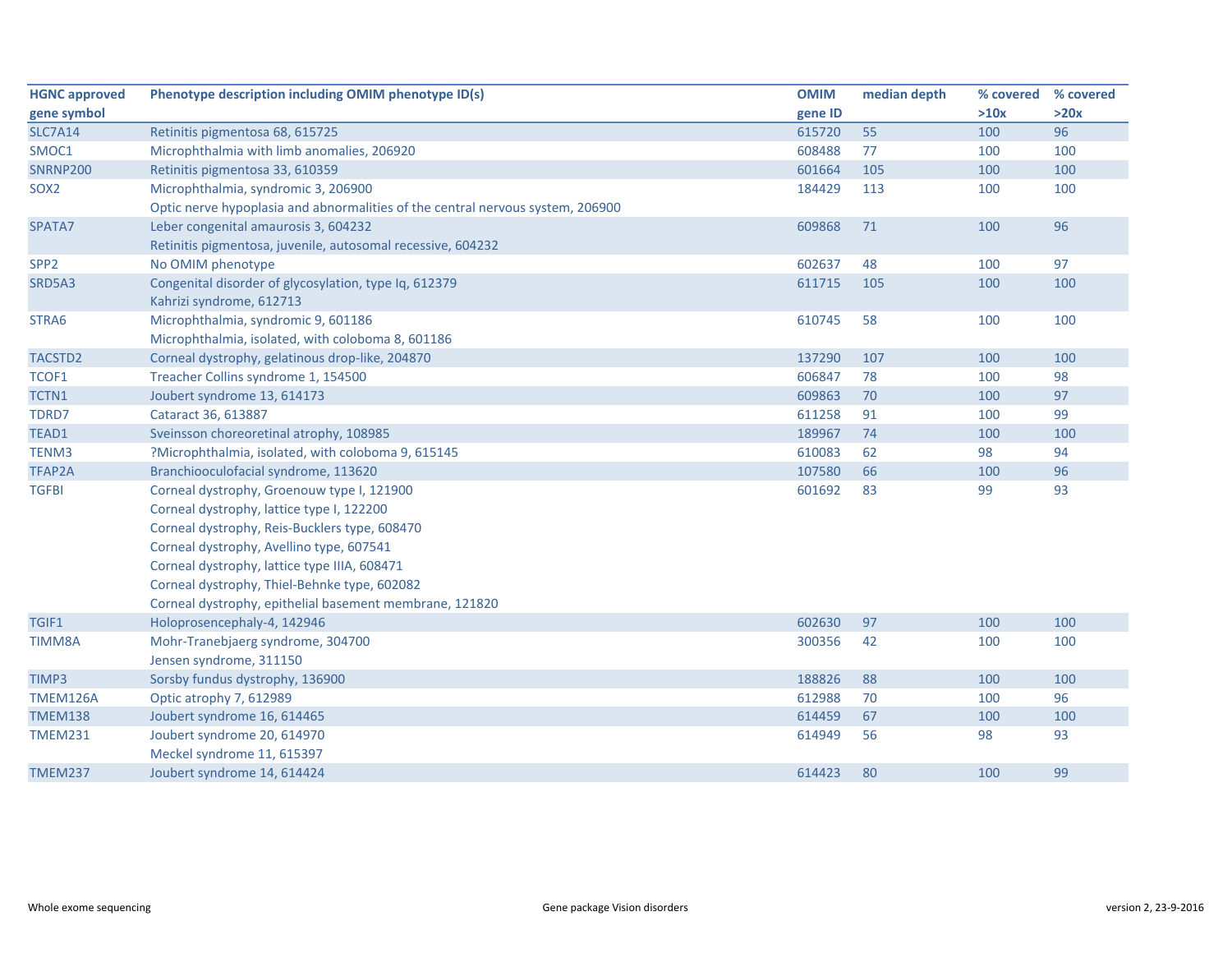| <b>HGNC approved</b> | Phenotype description including OMIM phenotype ID(s)                                                | <b>OMIM</b> | median depth |      | % covered % covered |
|----------------------|-----------------------------------------------------------------------------------------------------|-------------|--------------|------|---------------------|
| gene symbol          |                                                                                                     | gene ID     |              | >10x | >20x                |
| TMEM67               | Meckel syndrome 3, 607361                                                                           | 609884      | 51           | 99   | 90                  |
|                      | Joubert syndrome 6, 610688                                                                          |             |              |      |                     |
|                      | {Bardet-Biedl syndrome 14, modifier of}, 615991                                                     |             |              |      |                     |
|                      | COACH syndrome, 216360                                                                              |             |              |      |                     |
|                      | Nephronophthisis 11, 613550                                                                         |             |              |      |                     |
| <b>TOPORS</b>        | Retinitis pigmentosa 31, 609923                                                                     | 609507      | 76           | 100  | 100                 |
| TREX1                | Aicardi-Goutieres syndrome 1, dominant and recessive, 225750                                        | 606609      | 129          | 100  | 100                 |
|                      | Chilblain lupus, 610448                                                                             |             |              |      |                     |
|                      | Vasculopathy, retinal, with cerebral leukodystrophy, 192315                                         |             |              |      |                     |
|                      | {Systemic lupus erythematosus, susceptibility to}, 152700                                           |             |              |      |                     |
| TRIM32               | Muscular dystrophy, limb-girdle, type 2H, 254110                                                    | 602290      | 77           | 100  | 100                 |
|                      | ?Bardet-Biedl syndrome 11, 615988                                                                   |             |              |      |                     |
| TRNT1                | Sideroblastic anemia with B-cell immunodeficiency, periodic fevers, and developmental delay, 616084 | 612907      | 36           | 90   | 67                  |
| TRPM1                | Night blindness, congenital stationary (complete), 1C, autosomal recessive, 613216                  | 603576      | 87           | 100  | 100                 |
| TSPAN12              | Exudative vitreoretinopathy 5, 613310                                                               | 613138      | 85           | 100  | 100                 |
| TTC8                 | Bardet-Biedl syndrome 8, 615985                                                                     | 608132      | 64           | 100  | 90                  |
|                      | ?Retinitis pigmentosa 51, 613464                                                                    |             |              |      |                     |
| <b>TTLL5</b>         | Cone-rod dystrophy 19, 615860                                                                       | 612268      | 50           | 97   | 89                  |
| <b>TUB</b>           | ?Retinal dystrophy and obesity, 616188                                                              | 601197      | 73           | 100  | 100                 |
| <b>TUBGCP4</b>       | Microcephaly and chorioretinopathy, autosomal recessive, 3, 616335                                  | 609610      | 42           | 96   | 82                  |
| TULP1                | Retinitis pigmentosa 14, 600132                                                                     | 602280      | 65           | 100  | 97                  |
|                      | Leber congenital amaurosis 15, 613843                                                               |             |              |      |                     |
| <b>TYR</b>           | Albinism, oculocutaneous, type IA, 203100                                                           | 606933      | 71           | 100  | 100                 |
|                      | Waardenburg syndrome/albinism, digenic, 103470                                                      |             |              |      |                     |
|                      | Albinism, oculocutaneous, type IB, 606952                                                           |             |              |      |                     |
|                      | [Skin/hair/eye pigmentation 3, light/dark/freckling skin], 601800                                   |             |              |      |                     |
|                      | {Melanoma, cutaneous malignant, susceptibility to, 8}, 601800                                       |             |              |      |                     |
|                      | [Skin/hair/eye pigmentation 3, blue/green eyes], 601800                                             |             |              |      |                     |
| TYRP1                | Albinism, oculocutaneous, type III, 203290                                                          | 115501      | 107          | 100  | 100                 |
|                      | [Skin/hair/eye pigmentation, variation in, 11 (Melanesian blond hair)], 612271                      |             |              |      |                     |
| UBIAD1               | Corneal dystrophy, Schnyder type, 121800                                                            | 611632      | 83           | 100  | 100                 |
| <b>UNC119</b>        | ?Cone-rod dystrophy                                                                                 | 604011      | 53           | 100  | 94                  |
|                      | ?Immunodeficiency 13, 615518                                                                        |             |              |      |                     |
| USH1C                | Usher syndrome, type 1C, 276904                                                                     | 605242      | 70           | 100  | 91                  |
|                      | Deafness, autosomal recessive 18A, 602092                                                           |             |              |      |                     |
| USH1G                | Usher syndrome, type 1G, 606943                                                                     | 607696      | 86           | 100  | 99                  |
| USH <sub>2</sub> A   | Usher syndrome, type 2A, 276901                                                                     | 608400      | 90           | 100  | 100                 |
|                      | Retinitis pigmentosa 39, 613809                                                                     |             |              |      |                     |
| VAX1                 | ?Microphthalmia, syndromic 11, 614402                                                               | 604294      | 54           | 90   | 84                  |